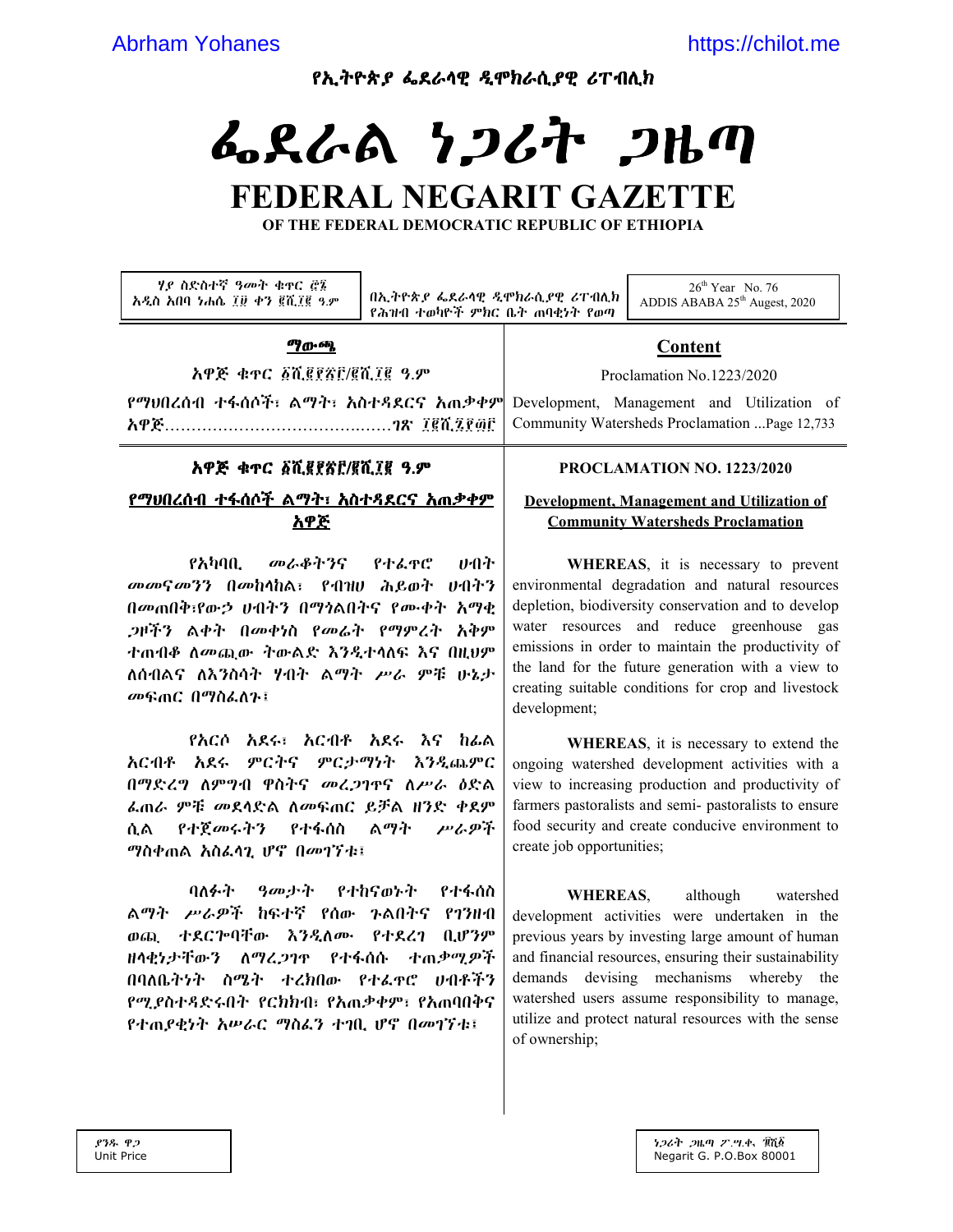$28$ ten zego ፌደራል ነጋሪት ጋዜጣ ቁዋር ሮ፮ ነሐሴ ፲፱ ቀን ፪ሺ፲፪ ዓ.ም Federal Negarit Gazette No. 76, 25<sup>th</sup> Augest, 2020 .......page 12734

የማህበረሰብ ተፋሰስ ተጠቃሚዎች ያለሙትን ひつか **ለማስተዳደር፣** ለ*መ*ጠቀምና ለ*መ*ጠበቅ እና ተጠ*ቃሚነታ*ቸውን ኢኮኖሚያዊ ማህበራዊ ለማረ.2ገዋ የሚችለብትን ሁለንተናዊ አቅም ማሳደግ በማስፌስን።

በኢትዮጵያ ፌደራሳዊ ዲሞክራሲ ያዊ ሪፐብሲክ ሕገ-መንግሥት እንቀጽ ፶፩/፩/ እና /፪/ (ሀ) መሠረት የሚከተለው ታውጇል።

### ክፍል አንድ ጠቅሳሳ ድንጋጌዎች

#### ĝ. <u>አጭር ርዕስ</u>

ይህ አዋጅ የማህበረሰብ 小くさんがっ ልማት፣ አጠቃቀም አዋጅ አስተዳደርና ቁዋር ፩ሺ፪፻፳፫/፪ሺ፲፪ ተብሎ ሊጠቀስ ይችላል።

#### ₫. <u>ትርጓሜ</u>

የቃሉ አገባብ ሌላ ትርጉም የሚደሰጠው ካልሆነ በስተቀር በዚህ አዋጅ ውስዋ፦

- "የማህበረሰብ ተፋሰስ ልማት ሕብረት ሥራ  $\delta/$ ማኅበር" ማለት ሰዎች የማህበረሰብ ተፋሰስን ለማልማት ፣ ለመጠበቅና ስመጠቀም በፌቃደኝነት የሚያቋቋሙት በጋራ ባለቤትነት የሚያስተዳድሩት፣ በሀብረት ሥራ መርህ መሥረት የሚመሩትና ዲሞክራሲያዊ በሆነ መንገድ የሚመራ ራሱን どがん ふつの ሰውነት ያለው ማህበር ነው፤
- ፪/ "የማህበረሰብ ተፋሰስ" ማለት ወደ አንድ መልክዓ-ምድራዊ አቅጣጫ የሚፌስሱ የገፀ ምድርና የከርሰ ምድር ውኃዎች የሚያካልሉትን  $\lambda$ ካባቢ የሚያካትት፣ አነስተኛ ተፋሰስ ሆኖ አማካይ ስፋቱ ከ ፩፻ ሄክታር የማይበልዋ የመሬት ክፍል ነው፤
- ፫/ "የማህበረሰብ ተፋሰስ ልማት" ማለት በማህበረሰብ ተፋሰሱ ክልል ውስዋ የሚገኘውን የአፌር፣ የውሃ እና የዕጽዋት ሁብት ለመጠበቅና ምር*ታማነ*ቱን ለማሳደግ የሚረዱ ተግባራትን አቀናጅቶና አጣዋሞ ማከናወን ማለት ነው፤

WHEREAS, it is necessary to develop universal capacity of community watershed users to manage, utilize and protect the resources they have developed and to ensuretheir economic and social utilization;

NOW, THEREFORE, in accordance with Article  $55(1)$  and  $(2)(a)$  of the Constitution of the Federal Democratic Republic of Ethiopia, it is hereby proclaimed as follows:

### **SECTION ONE GENERAL PROVISIONS**

#### 1. **Short Title**

This Proclamation may be cited as the "Development, Management and Utilization of Community Watersheds Proclamation No. 1223/2020"

#### $2.$ **Definition**

In this Proclamation, unless the context requires otherwise:

- 1/ "Community watershed users' cooperative society" means a body which is established by the common desire of the community/micro watershed users based on principles of cooperative society and which comprises such users as its members to manage, protect and utilize a community watershed democratically;
- 2/ "Community/Micro Watershed" means a geographical area, described by the watershed limits of water system including surface and underground water flowing into a common terminus and its average size is about 500 hectares;
- 3/ "Community watershed development" is implementing measures to harmonize the use of soil, water and vegetation in a way that conserves these resources and maximize their productivity in the community watershed;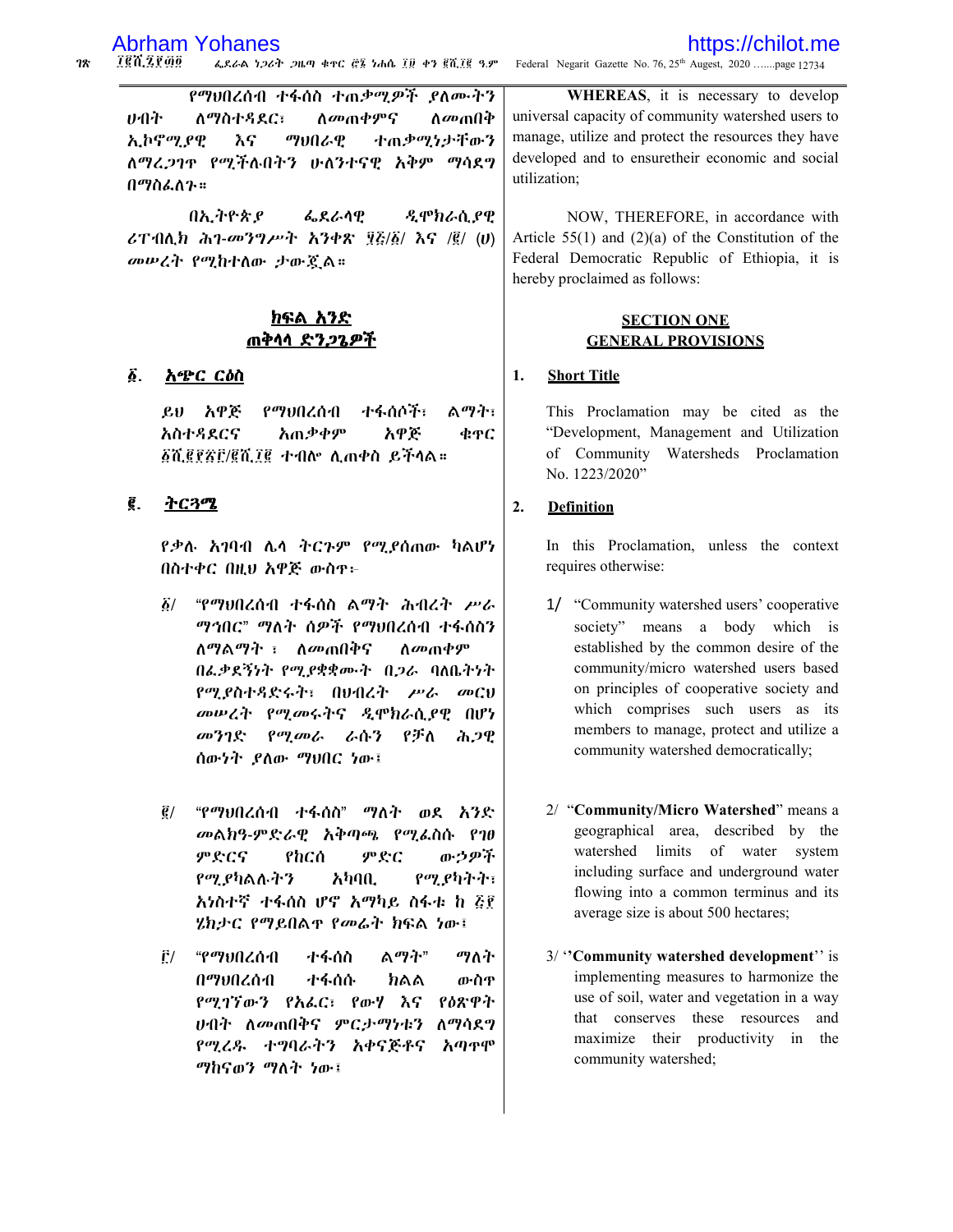#### $28$ ፌደራል ነጋሪት ጋዜጣ ቁተር ሮ፮ ነሐሴ ፲፱ ቀን ፪ሺ፲፪ ዓ.ም Federal Negarit Gazette No. 76, 25<sup>th</sup> Augest, 2020 .......page 12735 *TCK ZPOG*

- "የማህበረሰብ ተፋሰስ ተጠቃሚዎች" ማለት  $\ddot{\bm{o}}$ / ተደራጅተውም **N**<sup>7</sup>VAC ይሁን ሳይደራጁ ተፋሰሱ በመልማቱ ምክንያት የሚፌጠረውን ሁበት በቀዋታም ይሁን በተዘዋዋሪ መንገድ የሚጠቀሙ የህብረተሰብ ክፍሎች ማለት ነው፤
- $\mathcal{L}/\mathcal{L}$ "የወል ይዞታ" ማለት በተጠቃሚዎች ስምምነት በሚተዳደር ተፋሰስ ውስዋ በግል፣ በመንግሥታዊና መንግሥታዊ ባልሆኑ ድርጅቶችና ተቋማት ያልተያዙ ይዞታዎች እና የአካባቢው ነዋሪዎች በጋራ ይዞታነት የተለያዩ የተፌዋሮ みつか アムダネ አልምተው **እንዲጠቀሙበት** በመንግሥት የተሰጣቸው የገጠር መሬት ነው፤
- "የግል ይዞታ" ማለት በአርሶ አደሮች ከፊል  $\tilde{\mathbf{z}}$ / አርብቶ አደሮች እና አርብቶ አደሮች ወይም በሌሎች በሕግ መብት በተሰጣቸው ሰዎች የተያዘ መሬተ ነው፤
- "የመንግስት ይዞታ" ማለት በፌደራል ወይም  $\tilde{\mathbf{z}}$ በክልል መንግስት ተከልሎ የተያዘና ወደፊት የሚከለለውን መሬት የሚገልፅ ሲሆን የደን መሬቶችን፣ የዱር እንስሳት ዯብቅ ቦታዎችን ፣የመንግስት እርሻ*ዎችን*፣ የማዕድን መሬቶችን ሃይቆችን፣ ወንዞችንና በተ*መ*ሳሳይ *መ*ልኩ የተያዙትን ያጠቃልሳል፤
- ፰/ "ልዩ ትኩረት የሚሹ የኅብረተሰብ ክፍሎች" ማለት በማህበራዊ፣ በጨና ወይም いょナのネ በኢኮኖሚያዊ ምክንያት መብታቸውን ስመጠየቅና ስማግኘት ችግር የሚገጥማቸው እንደ ሴቶች፣ አካል ንዳተኞች፣ ሕጻናት እና አረ ጋው ያን የመሳሰሉት የኅብረተሰብ ክፍሎች ናቸው፣
- "ተሳትፎ" ማለት በውሳኔ ሊነኩ በሚችሉ  $\partial /$ ሆብቶች ሳይ መብት ያሳቸው ሰዎች በውሳኔ ሰጪነት ሂደት ውስዋ የመሳተፍ መብት ማለት ነው፤
- አንድን አነስተኛ  $\tilde{l}/$ "ልዩ *መ*ለ*ያ*" ማለት የማህበረሰብ ተፋሰስ ከሌላው ለይቶ <u>ለማወቅና</u> **hhaa:** ክዞንና ከወረዳ ወሰኖች የአስተዳደር ふろえゖም ከዋና ተፋሰስ  $2C$ እንዴት እንደሚተሳሰር ለማመላከት የመልክዓ-ምድር መረጃ ሥርዓት
- "Community watershed users" means  $\frac{4}{ }$ persons who are utilizing the resources created by the development of the watershed community directly <sub>or</sub> indirectly either individually or by forming association or user group;
- 5/ "Communal holding" means rural land that is located within watershed and are managed consensually by the users thereof and not occupied by private, governmental. **or** nongovernmental organizations and institutions and transferred to local communities by the government, for their common possession and utilization by performing various natural resources conservation and development activities;
- $6/$ "Private holding" means land in the holding of peasants Semi"Pastoralists and Pastoralists or other bodies who are entitled by law to use land;
- 7/ "State holding" meas land demarcated and those lands to be demarcated in the future at Federal or Regional States holding; and includes forestlands, wildlife protected areas, state farms, mining lands, lakes, rivers and other lands;
- 8/ "People with special need" means those sections of the society who encounter difficulties to demand and secure their rights due to their social, health, or economic conditions like women. disabled once, children and senior citizens.
- 9/ "Participation" means the right to engage in the decision-making process of those with customary or legal rights to the resources affected by the decision.
- 10/ "Unique code" means an identifier that differentiates a small community watershed from another; indicates how it is coordinated with regional, zonal and woreda administration boundaries and also with the main watershed by using

https://chilot.me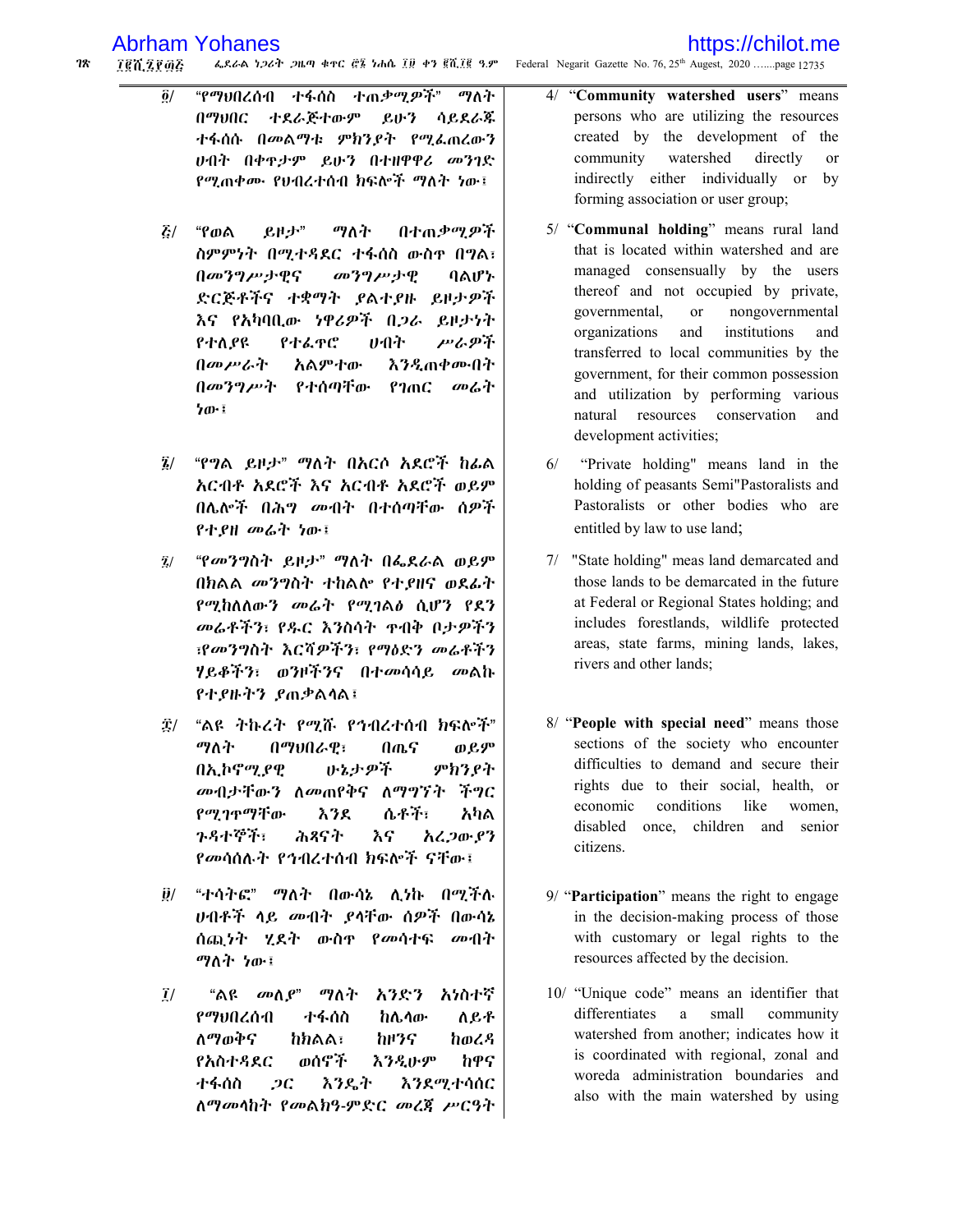78

### https://chilot.me

፲፪ሺ፯፻፴፮ ፌደራል ነጋሪት ጋዜጣ ቁዋር ሮ፮ ነሐሴ ፲፱ ቀን ፪ሺ፲፪ ዓ.ም Federal Negarit Gazette No. 76, 25<sup>th</sup> Augest, 2020 .......page 12736

> (ጂ.አይ.ኤስ) እና የቦታዎች መገኛ ውቅሮችን (የጇኦ*ግራፌያዊ* ኮር*ዲኔቶችን*) በማቀነባበር *የሚ*ሰዋ መለ*ያ ነ*ው፤

- ፲፩/ "የህብረት ሥራ ማህበራት አዋጅ" ማለት የሀብረት ሥራ ማህበራት አዋጅ ቁዋር ፱፻፹፩/፪ሺ፱ ነው፤
- $\vec{I}$ g̃/ "ክልል" ማለት በኢትዮጵያ ፌደራሳዊ ዲሞክራሲያዊ ሪፐብሊክ ህን-መንግስት ፵፯ $(\tilde{\beta})$  የተመለከተው ማንኛውም አንቀጽ ክልል ሲሆን የአዲስ አበባና ድሬዳዋ ከተማ አስተዳደሮችን ይጨምራል፤
- *īf/ "ሚኒስቴር /ሚኒስትር" ማለት*  $P9:0C5$ ሚኒስቴር/ ሚኒስትር ማለት ነው፤
- "ሰው" ማለት የተፌዋሮ ሰው ወይም በሕግ 7*6*/ የሰውነት መብት የተሰጠው አካል ማለት ነው፣
- ፲፭/ በዚህ አዋጅ ውስዋ በወንድ ፆታ የተደነገገው ለሴት ፆታም ያገለግላል።

#### Ĉ. የተፌፃሚነት ወሰን

ይህ አዋጅ በሀገሪቱ ውስዋ በሚገኙ የማኅበረሰብ ተፋሰሶች ላይ ተፌጻሚ ይሆናል።

### ፬. <u>የአዋጁ ዓላማዎች</u>

ይህ አዋጅ የሚከተሉት ዓላማዎች ይኖሩታል፡-

- $\delta/$  $P\lambda$ han. መራቆትንና የተፈዋሮ みつか መመናመንን  $\mathbf{a}$ መከላከል፣ የብዝሃሕይወት ルイトツ  $\theta$ *m* $\theta$ የውሃ みつみろ በማነልበትና የሙቀት አማቂ ጋዞችን ልቀት በመቀነስ የማህበረሰቡን ለድርቅ ተ.2ሳጭነት መቀነስና የመቋቋም አቅምን ማሳደግ፤
- ፪/ ዘሳቂነት ያለው የማህበረሰብ ተፋሰስ ልማት፣ ዋበቃና አጠቃቀምን በማረ*ጋ*ገዋ የመራትን የማምረት አቅም ማሳደግ የአርሶ/እርብቶ አደሩን ምርትና ምርታማነት እንዲጨምር ማድረግ፣ えろえいም ለምግብ ዋስትና መረጋገዋና ስሥራ ዕድል ፌጠራ ምቹ ሁኔታ *சு*கோ*்*

geographic information system and geographic coordinates.

- 11/ "Cooperative Societies Proclamation" means Cooperative Societies Proclamation No. 985/2016
- 12/ "Region" means any state referred to in Article 47 (1) of the Constitution of the Federal Democratic Republic of Ethiopia and includes the Addis Ababa City Administration and Dire Dawa Administration;
- 13/ "Ministry" or "Minister" means Ministry or Minister of Agriculture;
- 14/ "Person" means natural or juridical person;
- 15/ In this Proclamation, any expression in the masculine gender shall include the feminine

#### $3.$ **Scope of Application**

This Proclamation shall apply to community watersheds that are found in the country.

#### $\overline{4}$ . **Objectives of the Proclamation**

This Proclamation has the following objectives.

- 1/ Reducing the vulnerability of the society to drought and enhancing their resilience capacity by preventing environmental and natural resource degradation, protecting biodiversity, developing water resources, reducing greenhouse gas emissions.
- 2/ Enhancing land productivity; increasing the products and productivity of peasants and pastoralists; ensuring food security and job creation through sustainable community watershed protection, development and utilization.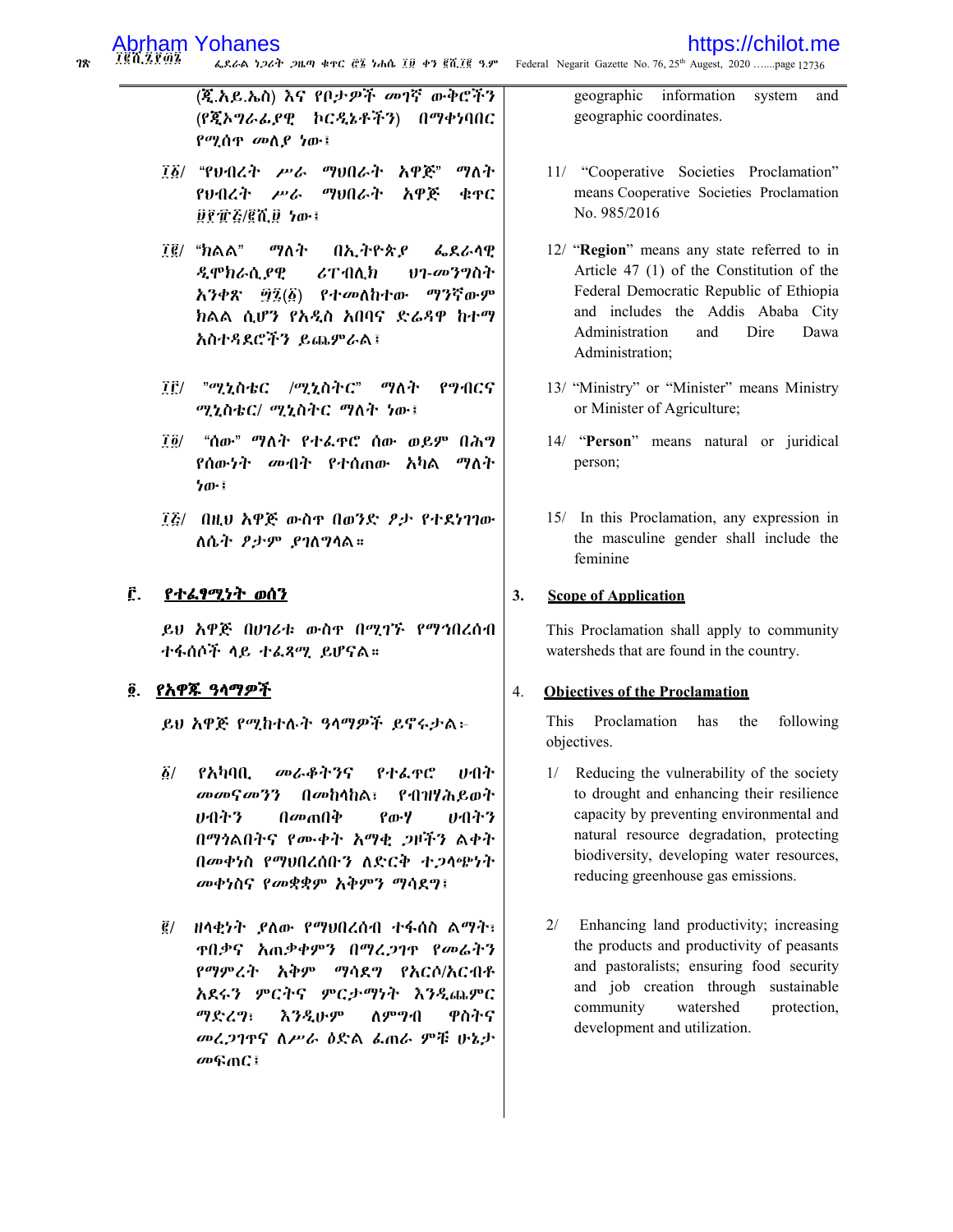#### TEN ZPAZ ፌደራል ነጋሪት ጋዜጣ ቁተር ሮ፮ ነሐሴ ፲፱ ቀን ፪ሺ፲፪ ዓ.ም

 $\tilde{\Gamma}$ / የማህበረሰብ ተፋሰስ ተጠቃሚዎች ስሜት የተራዋር ひのやぞろ በባለቤትንት <u>ለማልማት፣</u> ለ*መ*ጠበቅ፣ ስማስተዳደርና ለመጠቀም የሚያስችል የአሰራር ሥርዓት ማስፊን ስዚህም የማህበረሰብ ተፋሰስ ተጠቃሚዎችን ሁለንተናዊ አቅም ማሳደግ፡፡

### ክፍል ሁለት <u>ስለ ተፋሰስ ዕቅድና ልማት</u>

#### የተፋሰስ ዓይነቶች δ.

- በዚህ አዋጅ መሥረት እውቅና የተሰጣቸው  $\delta/$ ተፋሰሶች የማህበረሰብ ተፋሰስና  $0<sub>0</sub>$   $\zeta$   $\zeta$ ደረጀ የሚለይ ዋና ተፋሰስ ናቸው።
- የማንኛውም የማህበረሰብ ወይም ዋና ተፋሰስ  $\vec{g}/$ ስፋት ወይም መልክዓ-ምድራዊ ወሰን በአንድ ውስን አካባቢ የሚገኘውን የተራዋሮ ሠብት በእንድነት ለማልማትና ብቃት ባለው መንገድ ለ*መን*ከባከብ አመች ወይም *ተመጣጣኝ ሆኖ የተከ*ለለ *መሆን አ*ለበት።

#### 8. የማህበረሰብ ተፋሰስ

- $\delta/$ የማህበረሰብ ተፋሰስ አማካይ ስፋት ፭፻ りねずC Մኖ እንደ አካባቢው መልክዓ-ምድራዊ አቀማመዋ ወይም የተፋሰስ ልማቴን ዓላማ ማምት ውስዋ በማስባባት መጠኑ ከፍ ወይም ዝቅ ሊል ይችላል፡፡
- $\vec{e}$  / በዚህ አንቀጽ ንዑስ አንቀጽ (፩) የተደነገገው ቢኖርም የማህበረሰብ ተፋሰሱ ከጅቮ ሄክታር  $\mathbf{0}$   $\mathbf{0}$   $\mathbf{0}$ በማሆንበት  $2<sub>th</sub>$ ይህንኑ እንደ *አመችነቱ* ከፋፍሎ ማልማትና መንከባከብ ይቻሳል።
- $\tilde{E}$ / በዚህ አንቀጽ ንዑስ አንቀጽ  $(\tilde{g})$  የተደነገገው ቢኖርም በመከፋፌሉ ምክንያት የሚፌጠረው ተፋሰስ ስፋት ከ፪፻ ሄክታር በታች ሊሆን አይችልም።

#### Ź. ዋና ተፋሰስ

፩/ ዋና ተፋሰስ የማህበረሰብ ተፋሰሶች ስብስብ ሲሆን ስፋቱ እስከ ፳ሺ ሄክታር ሲደርስ ይችላል።

Federal Negarit Gazette No. 76, 25<sup>th</sup> Augest, 2020 .......page 12737

Establishing a system which enables the  $3/$ community watershed users to protect, develop, administer and use natural resources with a sense of ownership, with a view to increasing the community watershed users' capacity.

https://chilot.me

### **SECTION TWO**

### **WATERSHED PLAN AND DEVELOPMENT**

#### 5. **Types of Watersheds**

- 1/ Watersheds that are recognized in this Proclamation are community watersheds and the major watershed identified by the woreda level.
- 2/ The size or geographical boundary of any community or major watershed shall be demarcated  $in$  $\overline{a}$ conducive  $\alpha$ r commensurate manner so as to make possible integrated development and effective conservation of all natural resources that are found in a given area.

#### 6. **Community Watershed**

- 1/ The average size of a community watershed shall be 500 ha. However, this size may be greater or lesser based on the geographical setup of a locality or by taking into account the purpose of the watershed development.
- If the size of community watershed  $2/$ exceeds 500 hectares as stipulated under Sub-Article (1) of this Article, the watershed may be partitioned, **as** convenient. for the purpose of development and conservation.
- 3/ Notwithstanding the provision of Sub-Article (2) of this Article, the size of watershed that is created due to partition shall not be less than 200 hectares.

#### $7.$ **Maior Watershed**

1/ Major watershed shall refer to the conglomeration of community watersheds and it shall cover an area up to 20000 hectares.

78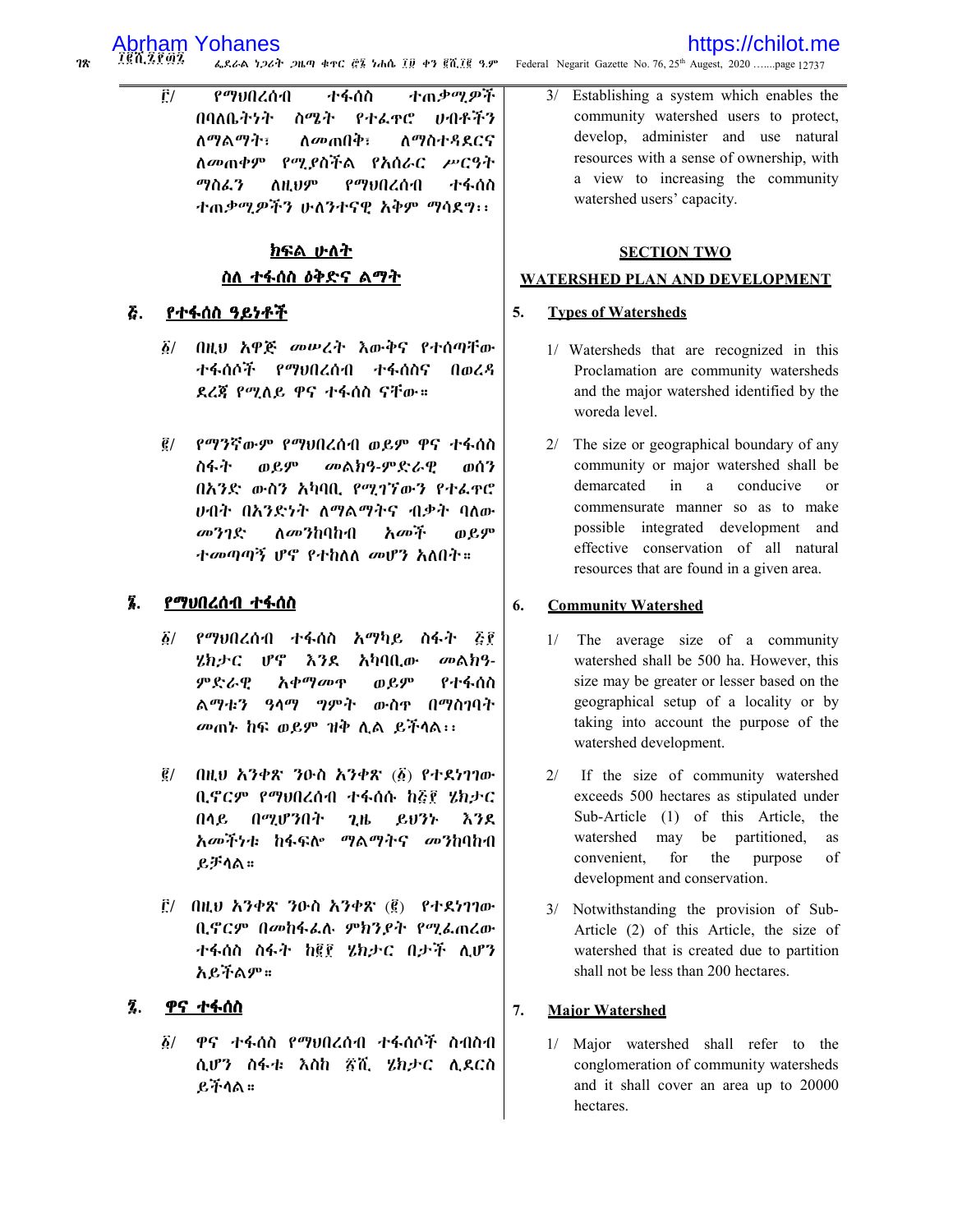### https://chilot.me

፲፪ሺ፯፻፴፰  $28$ ፌደራል ነጋሪት ጋዜጣ ቁዋር ሮ፮ ነሐሴ ፲፱ ቀን ፪ሺ፲፪ ዓ.ም Federal Negarit Gazette No. 76, 25<sup>th</sup> Augest, 2020 .......page 12738

- $\vec{g}/$  $0<sub>H</sub>$ አንቀጽ ንዑስ አንቀጽ  $\left(\vec{\Delta}\right)$ የተደነገገው ቢኖርም እንደ አካባቢው መልክዓ-ምድራዊ አቀማመዋ ወይም ለአስተዳደር *አመችነት* ሲባል *መ*ጠኑ ከፍ ወይም ዝቅ ሲል ይችላል።
- ዋና ተፋሰሶች በወረዳው ውስዋ የሚገኙ ዋና Ë/ ዋና ወንዞችን መነሻ በማድረግ ይለያሉ።
- ከዋና  $\partial/$ ተፋሰሱ ተለይተው የወጡትን የማህበረሰብ ተፋሰሶች ለማልማት ከላይኛው የተፋሰሱ ክፍል በመጀመር ወደታችኛው በቅደም ተከተል መውረድ ያስፌልጋል።
- $\mathcal{E}/$  $0<sub>H</sub>$ አንቀጽ ንዑስ አንቀጽ  $\left( \vec{\mathbf{0}} \right)$ የተደነገገው እንደተጠበቀ ሆኖ ከራስኔ በታች *ትንና ትን ከሚገኙ የማህበረሰብ ተፋሰሶች* በቅድሚያ የሚለማውን የመራቆት ደረጃ፣ የሰው ሀይልና የሀብት አቅርቦት ግምት ውስዋ በማስገባት ሲለሙ የሚገባቸው ተፋሰሶችን የመለየት ቅድሚያ ይሰጣል፡፡

#### Ŧ. <u>የማህበረሰብ ተፋሰስ ዕቅድ ዝግጅት</u>

- ዝግጅት  $\delta/$ የማህበረሰብ ተፋሰስ ዕቅድ የአሳታፊነት መርሕን የተከተለ  $\omega$ <sup>p</sup>? አለበት።
- በሚመለከተው አካል  $P$ <sub>0</sub> $R$ <sup> $\Phi$ </sup> የመሬት  $\vec{e}$  / አጠቃቀም ሥርዓት ተግባራዊ በሚሆንባቸው አካባቢ ዎች እቅዶች የመሬት አጠቃቀም በሚኖሩበት የማህበረሰብ ተፋሰስ  $2.1<sub>b</sub>$ እቅዶች መነሻ ማድረግ えっけんりん ይኖርባቸዋል፡፡
- የማህበረሰብ ተፋሰስ Ê/ የሚያስሙ አካላት የማህበረሰብ በቅድማ የ ተፋሰስ ዕቅድ ማዚጋጀት አለባቸው፡፡
- $\ddot{\mathbf{0}}$ / *የማህበረሰብ ተፋሰስ ልማት መነ*ሻ *ዕቅድ* የማዘጋጀው የህብረት ማኅበር  $\mu v/c$ ከመቋቋሙ በፊት ሲሆን የሀብረት ሥራ **ከሚቴ** ማኅበሩ መሥራች የተፋሰስ ተጠቃሚዎች ማኅበሩን ከማደራጀት うろ ለሳን በሚመለከተው **P**<sub>2</sub>·ACS ጽ/ቤት በመታገዝ ዕቅዱን ማዘጋጀት አለበት።
- Notwithstanding the provision of Sub- $2/$ Article (1) of this Article, the size of Major watershed may be greater or lesser based on the geographical setup of a locality or to create conducive situation for its management.
- 3/ Major watersheds shall be delineated based on major rivers found in a woreda.
- $4/$ To develop community watersheds that are separated from the Major watershed it is necessary to begin from the upper part of the Major watershed and move to its lower part in sequential order.
- Without prejudice to the provision of Sub- $5/$ Article (4) of this Article, the level of degradation, available human resource, and resource availability shall be considered to identify which of the adjacent community watersheds located below the upper watershed shall be developed prior to others.

#### 8. **Preparation of Community Watershed Plan**

- 1/ The preparation of community watershed plan shall adhere to the principle of participation.
- 2/ In areas where there is established land use planning systm and when there is a land use plan which is approved by the concerned organ, the community watershed plan has to be based on such plan.
- 3/ Persons who develop the community watershed shall first prepare community watershed plan.
- $4/$ If the preliminary community watershed plan is prepared before the establishment of a cooperative, the cooperative's founding committee shall, with the assistance of the Agriculture Office, prepare the plan alongside establishing the cooperative of watershed users.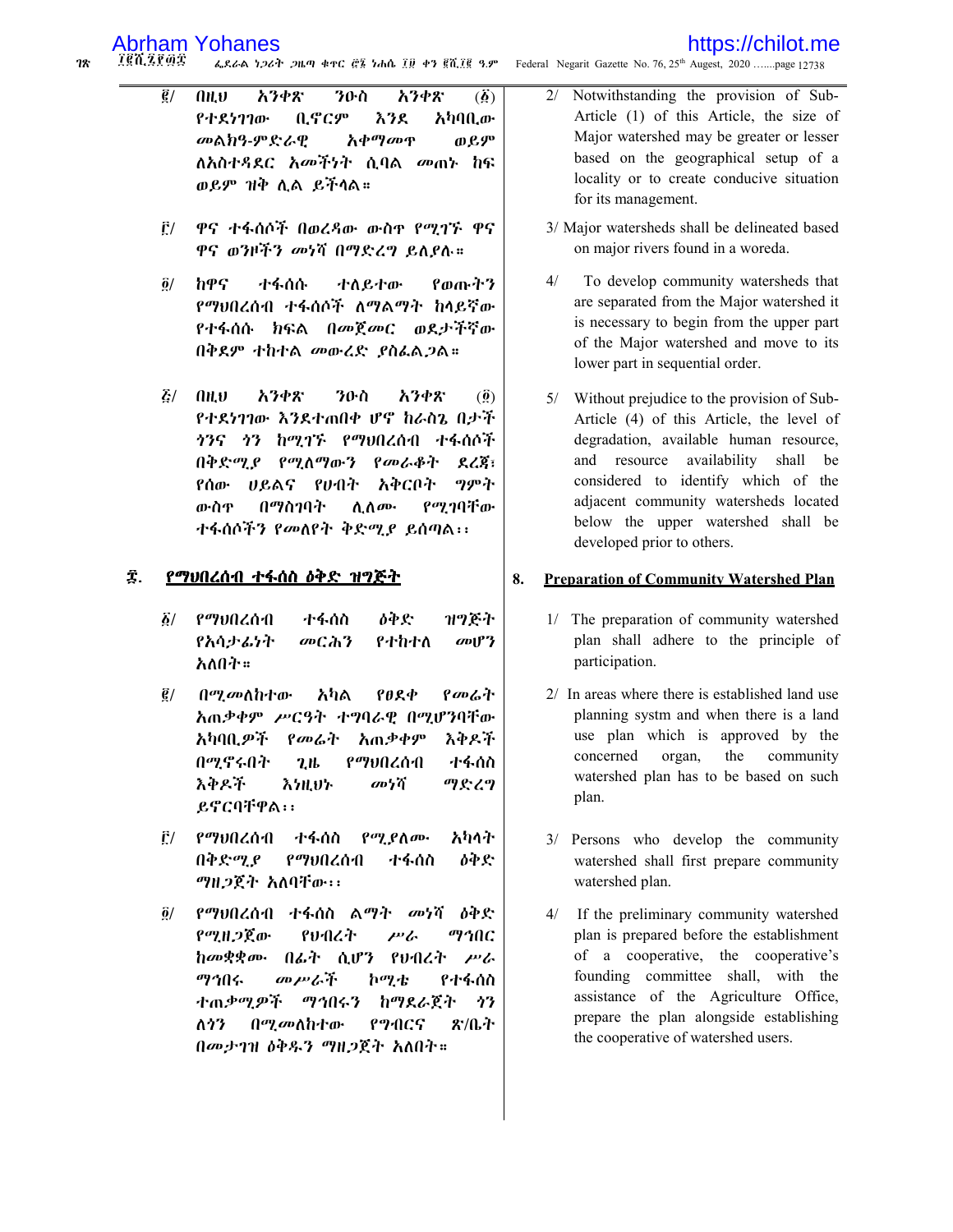### https://chilot.me

 $28$ **TEX ZFAD** ፌደራል ነጋሪት ጋዜጣ ቁተር ፸፮ ነሐሴ ፲፱ ቀን ፪ሺ፲፪ ዓ.ም Federal Negarit Gazette No. 76, 25<sup>th</sup> Augest, 2020 .......page 12739

- $\zeta/$ በሚዘ*ጋ*ጀው ዕቅድ የሚካተቱ ውስዋ ተግባራት የአካባቢ መራቆትንና የተፌዋሮ መመናመንን みのか ለመከላከል፣ የውኃ ひつぞろ ለማነልበትና የሙቀት አማቂ つドギシ ልቀት በመቀነስ የመሬትን የማምረት አቅም ለማሳደግ የሚያስችሉ መሆን አለባቸው።
- የማህበረሰብ ተፋሰስ ልማት በሚታቀድበት  $\mathbf{z}$ / ጊዜ *መ*ሳ ተፋሰሱን ለማልማት የሚያስችል ለምቶ ዝግጅት በማድረግ ከፊሉ ከፊሉ ዋንቃቄ ሣይለማ **እንዳይቀር** ተገቢው መደረግ አለበት።
- $\bar{z}$ / ዋና ተፋሰስ የማህበረሰብ ተፋሰሶች ስብስብ በመሆኑ ለልማት ዕቅዱ ተፈፃሚነት ያመች ዝንድ እንደ አስፌሳጊነቱ በማሀበረሰብ ተፋሰስ ስፋት  $\omega_0$ <sup>3</sup> ተከፋፍሎ መዘጋጀት ይኖርበታል።
- ፰/ በተፌዋሮ የተፋሰስና የአስተዳደር ወሰን ልዩነት በሚያሳይ የማህበረሰብ ተፋሰስ ላይ የሚዘጋጀው ዕቅድ የተፋሰስ ወሰንን ተከተሎ ሲሆን ሁሉንም የተፋሰስ ተጠቃሚ ማህበረሰብ ደሳተፌ መሆን አለበት።
- ፱/ የማህበረሰብ ተፋሰስ ልማት ዕቅድ አዘገጃጀት የአካባቢና ማኅበራዊ **flへセケヤ** መርሕን የተከተለ መሆን አለበት።
- አንድ የማህበረሰብ ተፋሰስ በካርታ የተደገሬ  $\tilde{I}/$ የተሟላ ከ፭ እስከ ፲ ዓመት የረዥም ጊዜ *ዕቅድ ሲኖረው ይገ*ባል።
- ፲፩/ በዚህ አንቀጽ ንዑስ አንቀጽ (፱) የተደነገገው እንደተጠበቀ ሆኖ የማህበረሰብ ተፋሰሶች የረጅም ጊዜ ዕቅዳቸውን መሠረት ያደረገ ዓመታዊ ዕቅድ ሲዘጋጅላቸው ይገባል።
- The activities included in the plan to be  $5/$ prepared shall be the ones which enable prevention of environmental degradation and natural resources depletion; development  $\alpha$ f water resources; reduction of greenhouse gas emissions in order to enhance land productivity.
- development of  $6/$ When community watershed is planned, preparation shall be made to facilitate the development of the entire watershed and appropriate precautions shall be taken to avoid the possibility of developing part of the watershed and leaving the other part undeveloped.
- 7/ To make the implementation of watershed development plan conducive, the plan to develop major watershed, which is the conglomeration of community watersheds, shall be prepared, as may be necessary, separately based on the size of community watersheds.
- A plan that is prepared for a community  $8/$ watershed, where the natural watershed boundary, does not coincide with administrative boundary shall be prepared following the watershed boundary by watershed user engaging all the communities thereof.
- 9/ The preparation of watershed development plan shall adhere to the principle of environmental and social sustainability.
- 10/ A given community watershed shall have a comprehensive long-term plan for a period of 5 to 10 years that is supported by a map.
- 11/ Without prejudice to the provision of Sub-Article (9) of this Article, annual plans shall be prepared for community watersheds based on their long-term plans.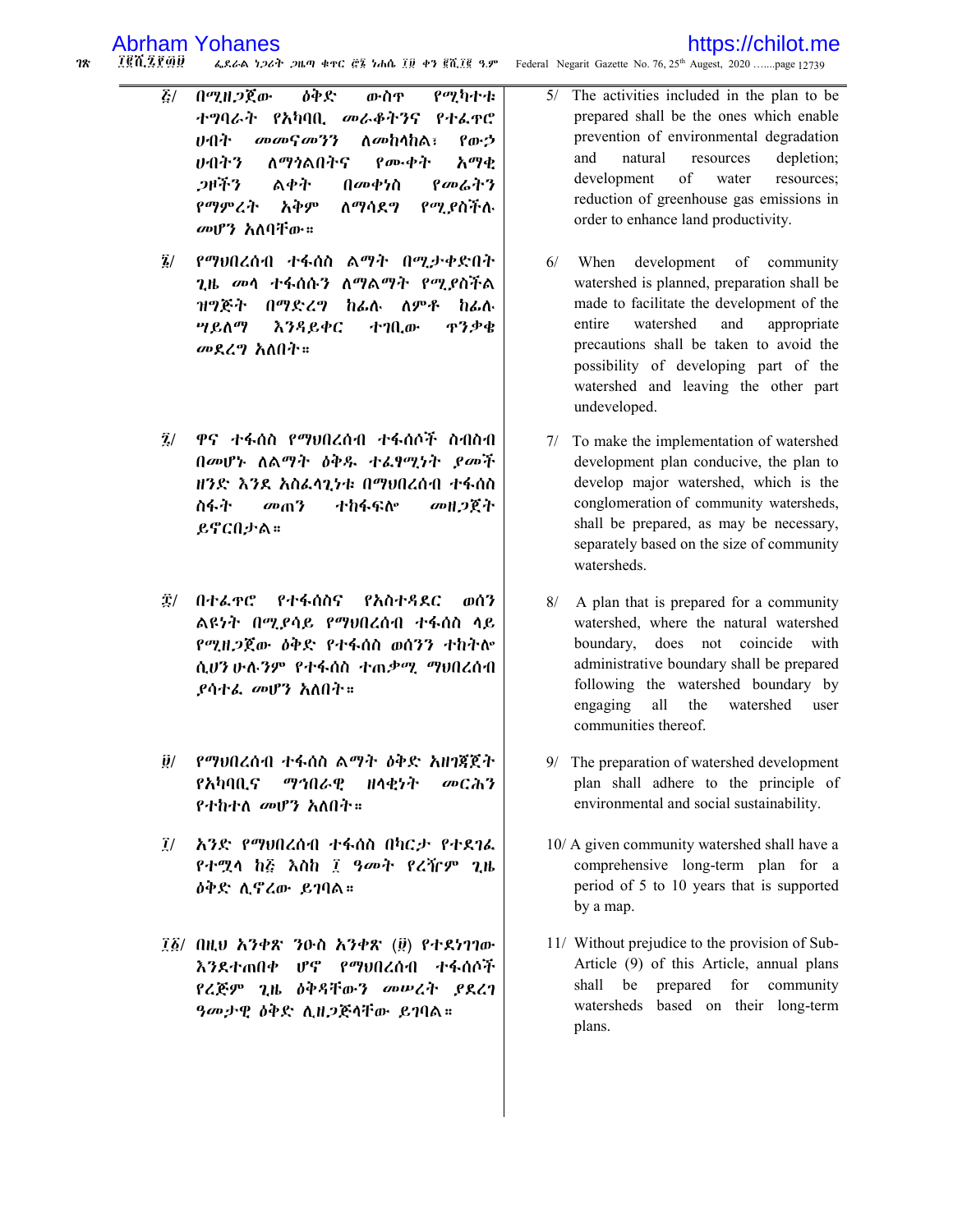### https://chilot.me

 $28$ 187.289 ፌደራል ነጋሪት ጋዜጣ ቁተር ፸፮ ነሐሴ ፲፱ ቀን ፪ሺ፲፪ ዓ.ም Federal Negarit Gazette No. 76, 25<sup>th</sup> Augest, 2020 .......page 12740

- ፲፪/ የማህበረሰብ ተፋሰስ ዕቅድ አገራዊ ዋና የተፋሰስ ስትራቴጂክ ዕቅድ ለማዘጋጀት በሀግ ሥልጣን በተሰጠው አካል  $P_0$ *ለቅድን መሠረት ማድረግ ይ*ኖርበታል
- ፲፫/ በማሀበረሰብ ተፋሰስ ልማት ሀብረት ሥራ ማኅበሩ የተዘጋጀው ዕቅድ ከአንድ ወረዳ በላይ ወሰን ተሽጋሪ ከሆነ ዕቅዱ 7.98 ወረዳዎች ስ*ማ* መስከታቸው **ルゾ** ቀርበ ስምምነት በወረዳዎቹ 71055 870イチ መጽደቅ አለበት፡፡
- ፲፬/ በየአካባቢው የሚለዩ የማህበረሰብ ተፋሰሶች እና ዋና ተፋሰሶች *አገራዊ*ውን የልዩ *መ*ለ*ያ* አሰጣዋ ሂደት ተከትለው ልዩ መስያ ሲሰጣቸው ይገባል፡፡

#### ₿. <u>የማህበረሰብ ተፋሰስ ልማት</u>

- ተፋሰስ ፩/ የማህበረሰብ ልማት アムダネ ከላይኛው የተፋሰሱ ተጀምረው አካል ወደታችኛው የተፋሰሱ ክፍል መውረድ አለባቸው።
- <u>ለሚለማው</u>  $\vec{e}$  / ተፋሰስ ተስማሚ የሆኑ ቴክኖሎጂዎችን በመምረዋ በአማባቡ መተግበር ያስፌልጋል።
- የማህበረሰብ ተፋሰሶች በተፋሰሱ ተጠቃሚዎች፣ Ê/ በመንግሥት ወይም መንግሥታዊ ባልሆኑ ድርጅቶች በሚቋቋሙ ፕሮጀክቶች ወይም በግለሰቦች ሊለሙ ይችላሉ።
- የማህበረሰብ ተፋሰስ ዕቅድ በተፌዋሮ  $\vec{\mathbf{0}}$ / ተፋሰስና በአስተዳደር ወሰን *መካ*ከል ልዩነት ባለው ቦታ ላይ የሚያርፍ በሆነ ጊዜ ዕቅዱ የሚተግበረው የአስተዳደር ወሰንን በመከተል ይሆናል፡፡
- $\mathbf{z}$ / በተፋሰስ ልማት ሥራዎች ላይ ተባይና በሽታን ለመቆጣጠር የተቀናጁ የመከላከያ ዘዴዎች ይተገበራሉ።
- $\tilde{\mathbf{z}}/$ የማህበረሰብ ተፋሰስ አልሚዎች የሚገለገሉበትን ማናቸውም ሰው かんで ማዳበሪያ ወይም መሥል ኬሚካላዊ ግብዓት ከመንግሥት የሚያገኙት ወይም ሕጋዊ ፌቃድ ከተሰጣቸው ድርጅቶች ብቻ ይሆናል።
- 12/ The plan to be prepared for a given community micro watershed shall be based on the strategic plan of a basin in which the community/micro watershed is located that has been prepared by an authorized body.
- 13/ Where the plan prepared by the cooperative of community watershed development crosses the boundaries of more than one woreda, the plan shall be submitted to the concerned woredas and approved by the agreement of their Agricultural office.
- 14/ Identified community watersheds and major watersheds shall be coded following the National codification procedure.

#### $9<sub>1</sub>$ **Community Watershed Development**

- 1/ Community watershed development activities shall begin from the upper part and move to the lower part of the watershed.
- $2/$  It is necessary to select technologies that are suitable for the watershed to be developed and implement same properly.
- 3/ Community watersheds may be developed by the watershed users, through projects that are established by the government or nongovernmental organizations, or by individuals.
- $\Delta/$ When a community watershed plan falls on an area where there is difference between natural watershed and administrative boundary, its implementation shall be organized following the administrative boundary.
- 5/ In watershed development activities, integrated pest and disease controlling mechanisms shall be implemented.
- 6/ The community watershed users shall obtain any artificial fertilizer or similar chemical input only from the government or entities lawfully licensed for this purpose.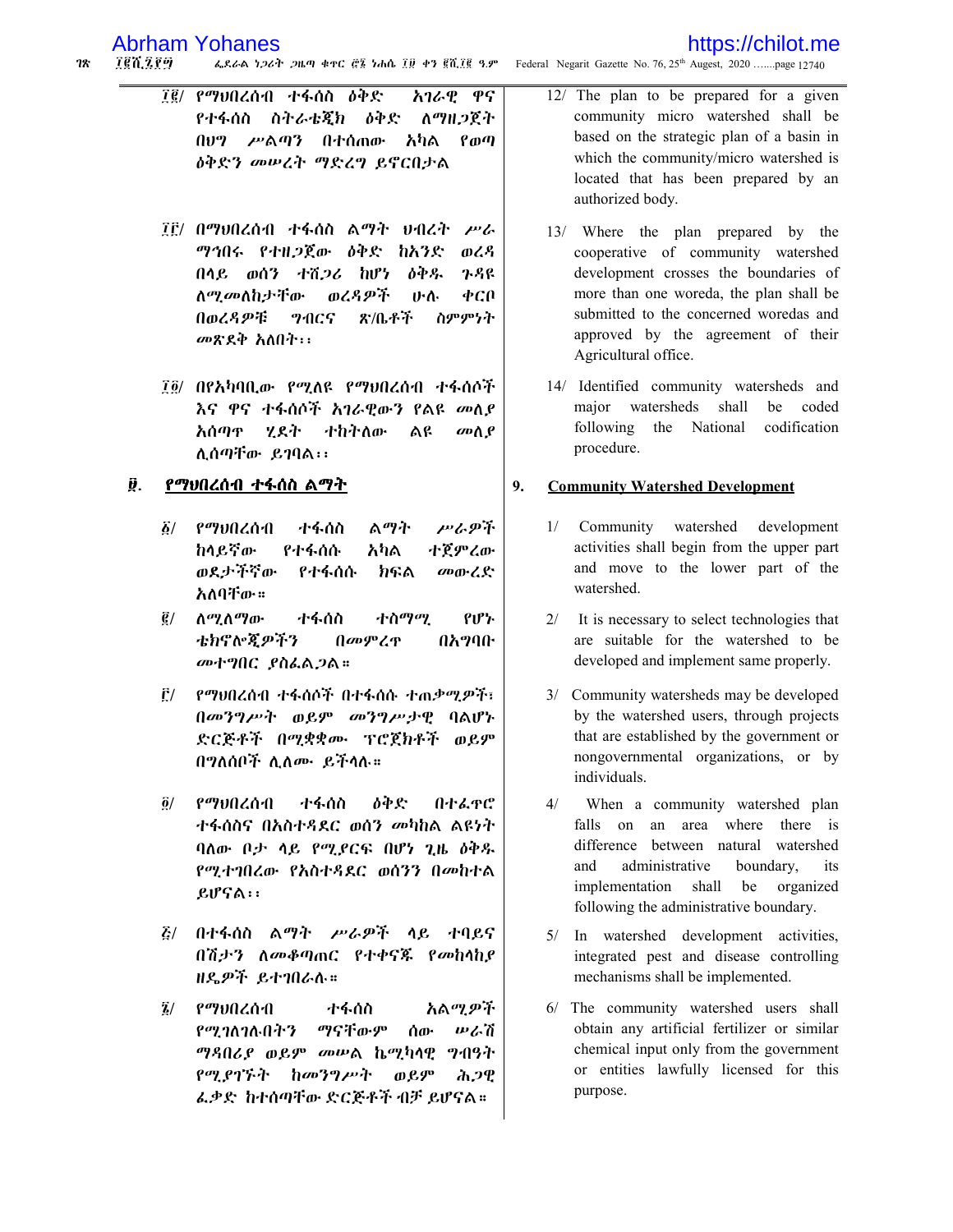78.

### https://chilot.me

፲፪ሺ፯፻፵፩ ፌደራል ነጋሪት ጋዜጣ ቁተር ፸፮ ነሐሴ ፲፱ ቀን ፪ሺ፲፪ ዓ.ም Federal Negarit Gazette No. 76, 25<sup>th</sup> Augest, 2020 .......page 12741

- $\overline{2}$ / ማንኛውም ፀረ-ተባይ ኬሚካል ዋቅም ሳይ በሚውልበት  $2<sub>th</sub>$ **U.V.** A34 እርባታ፣ በሰብልና በአካባቢው ሳይ ንዳት እንዳያስከትል ኬሚካሉን የሚያሰራጨው ሕጋዊ አካል ለኬሚካሉ ተጠቃሚዎች በቂ *ለ*ውቀት ማስጨበዋና ተገቢውን ወቅትና የአጠቃቀም  $2.1<sub>b</sub>$ *መ*ርጠው ርጭቱን እንዲያካሂዱ ማድረግ ይኖርበታል። ለንብ አርቢዎችም ርጭቱ ከመደረጉ በፊት የቅድሚያ ማስጠንቀቂያ ተግባራት መፌፀም አለባቸው፡፡
- 雲/ በዚህ አንቀጽ ንዑስ አንቀጽ  $(\vec{2})$ ስር የተደነገገው እንደተጠበቀ լթգ አንዳንድ ኬማካሎች ካላቸው ጠንካራ *መር*ዛማነት የተነሳ በዕልዋትና በአካባቢው ሳይ わられぞ የሚያደርሱት ブタヤ  $\int d\omega \psi$ በባለሙያ ድጋፍ እንዲረጩ ወይም በእርሱ የቅርብ ክትትል ቀቅም ላይ እንዲውሉ መደረግና የቅሪቶች አወ*ጋ*ገድ የአካባቢ ዋበቃ ሕግ በሚፌቅደው መሥረት ተገቢው ዋንቃቄ መደረግ ይኖርበታል።
- $\partial$ / በማህበረሰብ ተፋሰሱ ክልል ውስዋ ዋቅም ሳይ የሚውሉ ግብዓቶች ደረጃቸውን የጠበቁና ጊዜ ያቸው የመጠቀሚያ ያሳስራ  $\omega$ <sup>P</sup> አለበት።
- ፲/ የማህበረሰብ ተፋሰስ አልሚዎች ተፌዋሯዊ **9**ብዓቶችን **እንዲጠቀሙ P**PIICS ይበረታታሉ።

### ክፍል ሦስት

### ስለማህበረሰብ ተፋሰስ ተጠቃሚዎች ህብረት ሥራ ማኅበር አመሥራረት

### ፲. ስለ ሀብረት ሥራ ማኅበር አመሥራረት

- ፩/ \_ የኅብረት \_ሥራ\_ ማህበራት\_ አዋጅ\_ድንጋጌዎች እንደተጠበቁ **ሆነው** በክፍል ሦስት የተደነገጉተ ድንጋጌዎች ተራጻሚ ይሆናሉ።
- መሠረታዊ ማኅበሩ በማህበረሰብ ተፋሰሱ  $\vec{e}/$ *ள*ழ்த்து ስፋት ወይም ወሰን መሠረት አለበት። ሆኖም ግን የማህበረሰብ ተፋሰሱና የአስተዳደር ወሰኖች የሚለያዩ ከሆነ ማኅበሩ መቋቋም የወረዳውን ወሰን ተከትሎ አለበት፡፡ ዝርዝሩ በደንብ ይወሰናል፡፡
- In order to prevent harm that may be  $7/$ caused to apiculture, crops, and the environment due to utilization of any pesticide chemical, the organ that is authorized to distribute such chemicals shall raise users' awareness adequately and instruct them to use the chemicals in appropriate seasons and convenient time of the day before spraying, apiarists (beekeepers) must be informed so that they take the necessary cautions.
- 8/ Without prejudice to the provision of Sub-Article (3) of this Article, the use of some chemicals which, due to their strong poisonous nature, cause serious harm to plants and the environment, shall be made with the assistance or close supervision of experts and appropriate caution shall be taken not to dispose of their residues into rivers, ponds, streams and other water bodies.
- 9/ The inputs that are used in community watershed areas shall meet the required standard and they shall be unexpired.
- 10/ Users of community watershed are encouraged to use natural agricultural inputs.

### **SECTION THREE**

### **ESTABLISHMENT OF COOPERATIVE SOCIETY OF COMMUNITY WATERSHED USERS**

### 10. Establishment of Cooperative Society of **Community Watershed Users**

- 1/ Without prejudice to the provisions of the Cooperative Societies Proclamation, the provisions of Section three shall apply.
- 2/ The cooperative shall be established based on the size or the boundary of the community watershed. However, where the community watershed and administrative boundaries do not coincide, the cooperative shall be established following the woreda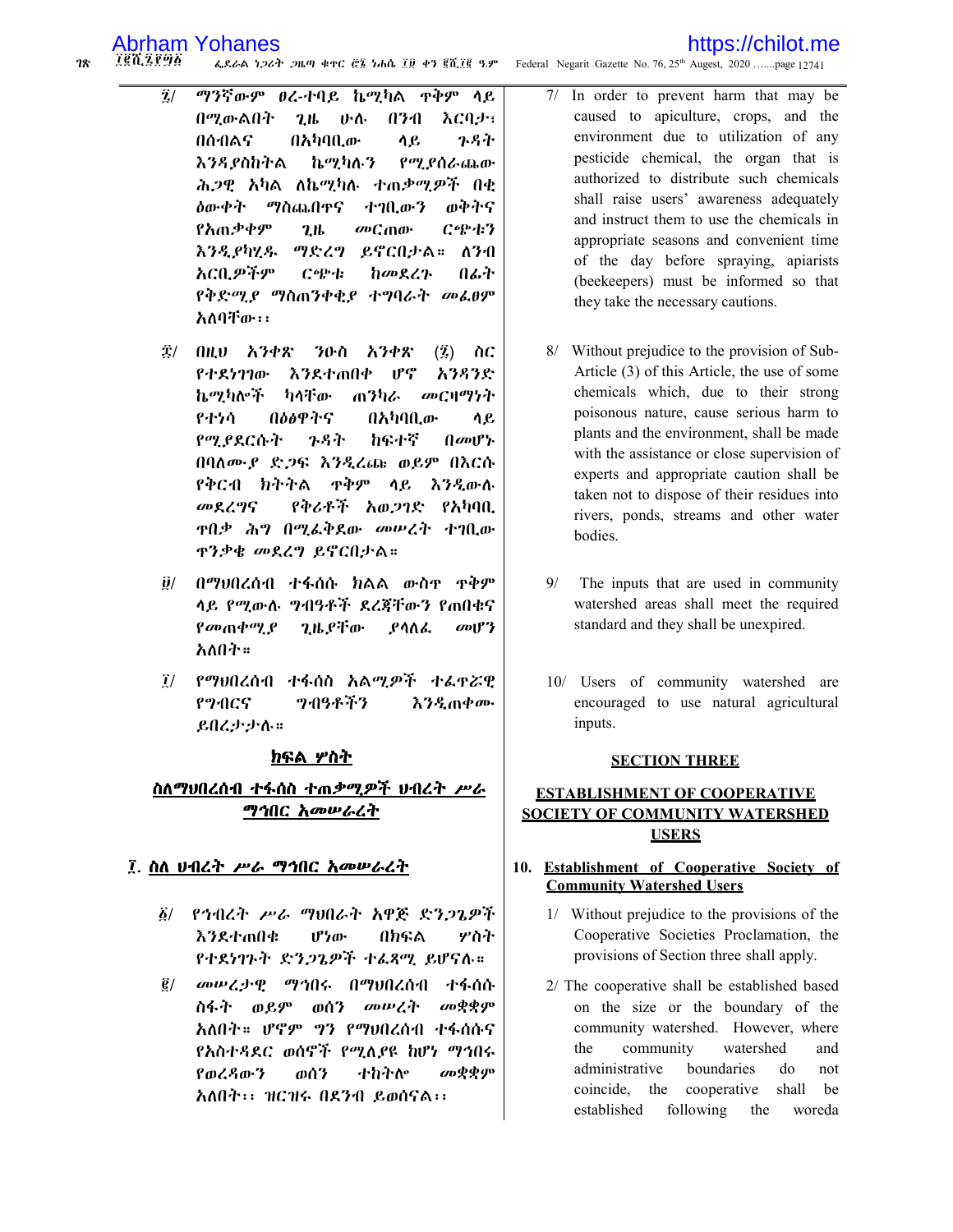- የማህበረሰብ ተፋሰስ ልማት ህብረት ሥራ Ê/ ዩኒየኖች የዞን አስተዳደር ወሰንን ተከትለው የሚደራጁ ሲሆን በዞን ውስዋ በተመሳሳይ ተግባር ከአንድ በላይ የማህበረሰብ ተፋሰስ ልማት せっかい  $P$ **ዩኒየን** ሊኖር አይችልም፡፡
- የማህበረሰብ ተፋሰስ ልማት ህብረት ሥራ  $\ddot{\mathbf{0}}$ / ፌደሬሽኖች የክልል ወሰንን ተከትለው የሚደራጅ ሲሆን በክልል ውስዋ በተመሳሳይ ተግባር ከአንድ በላይ ሊኖር አይችልም፡፡
- $\mathcal{E}/$ እንደአስፈላንታቱ በአንር ደረጃ አንድ የማህበረሰብ ተፋሰስ ልማት ህብረት ሥራ ፌደሬሽን ሲደራጅ ይችላል፡፡
- የማኅበሩ መመስረቻና መተዳደሪያ ደንብ  $\bar{\mathbf{z}}$ / ተፋሰሱን በባለቤትንት  $<sub>g</sub>$ Ho $<sub>g</sub>$ </sub></sub> እንዴት እንደሚያለሙት ፣ እንደሚያስተዳድሩት፣ እንደሚጠብቁትና እንደሚጠቀሙበት በዝርዝር  $P^T R 799$ լբգ ተጠቃሚ ማህበረሰቡ የመከረበትና ስምምነት ሳይ የደረሰበት መሆን አለበት።
- የማህበረሰብ ተፋሰስ ተጠቃማዎች ህብረት  $\tilde{\mathbf{z}}$  $\mu$ <sup>2</sup> ማኅበር አስፌሳጊ መመዘኛ መስፌርቶችን አሟልቶ በመቅረብ በሀብረት ሥራ ማህበራት አዋጅ መሥረት አግባብ ካለው ባለሥልጣን ሕጋዊ ሰውነት ያገኛል።
- ፰/ ከተፋሰሱ የሚገኙ የተፌዋሮ ሆብት ውጤቶች እንደ ሣር፣ ደን እና የደን ውጤቶች ወይም መሰል የተፈዋሮ ሀብት ውጤቶች በዓይነትም ሆነ በገንዘብ ተሽጠው ከተገኘው ገንዘብ ላይ ለአባሳት የሚከፋፌልና ለተፋሰሱ ልማት ዓላማ በማኅበሩ ስም በሚከፌት የባንክ ሂሳብ ተቀማጭ የሚሆነው ?77H.A  $\omega_0$ <sup>3</sup> በማኅበሩ የውስዋ ደንብ ይወሰናል።

### ፲፩. <u>ሰለተፋሰስ ተጠቃሚዎች ማህበር አባላት</u>

ከሚከተሉ*ት መ*ስፌርቶች አንዱን የሚያሟሉ ኢትዮጵያውያን በዚህ አዋጅ መሠረት የተፋሰስ ተጠቃሚዎችህብረት ሥራ ማህበር አባል ስመሆን መብት አሳቸው፦

boundary. Particulars shall be determined by a regulation.

- 3/ Unions of community watershed users' cooperatives shall be established by following zonal administration boundaries; for same purposes, only one Union will be established
- $4/$ Federations of community watershed users' cooperatives shall be established by following regional boundaries; for same purposes, only one Federation will be established.
- 5/ A national community watershed users' federation cooperative may be established, as necessary
- 6/ The memorandum of association and Articles of association shall be discussed and agreed to by the user community and shall contain detailed provisions on how the community can possess watershed with the sense of ownership and develop, manage, protect and use it.
- 7/ community Watershed users' cooperative shall, upon fulfillment of the necessary requirements, obtain legal personality from the relevant Authority
- 8/ When natural resource products in communal holdings of the watershed such as grass, forest and forest products or other similar products are sold in kind or in cash, the amount of money to be partitioned among members of the association and the amount to be deposited in a bank account in the name of the association for watershed development shall be determined in the association's bylaw.

#### **Members of Watershed Users' Association** 11.

Ethiopians who fulfill one of the following requirements have the right to become members of community watershed users' cooperatives in accordance with this Proclamation.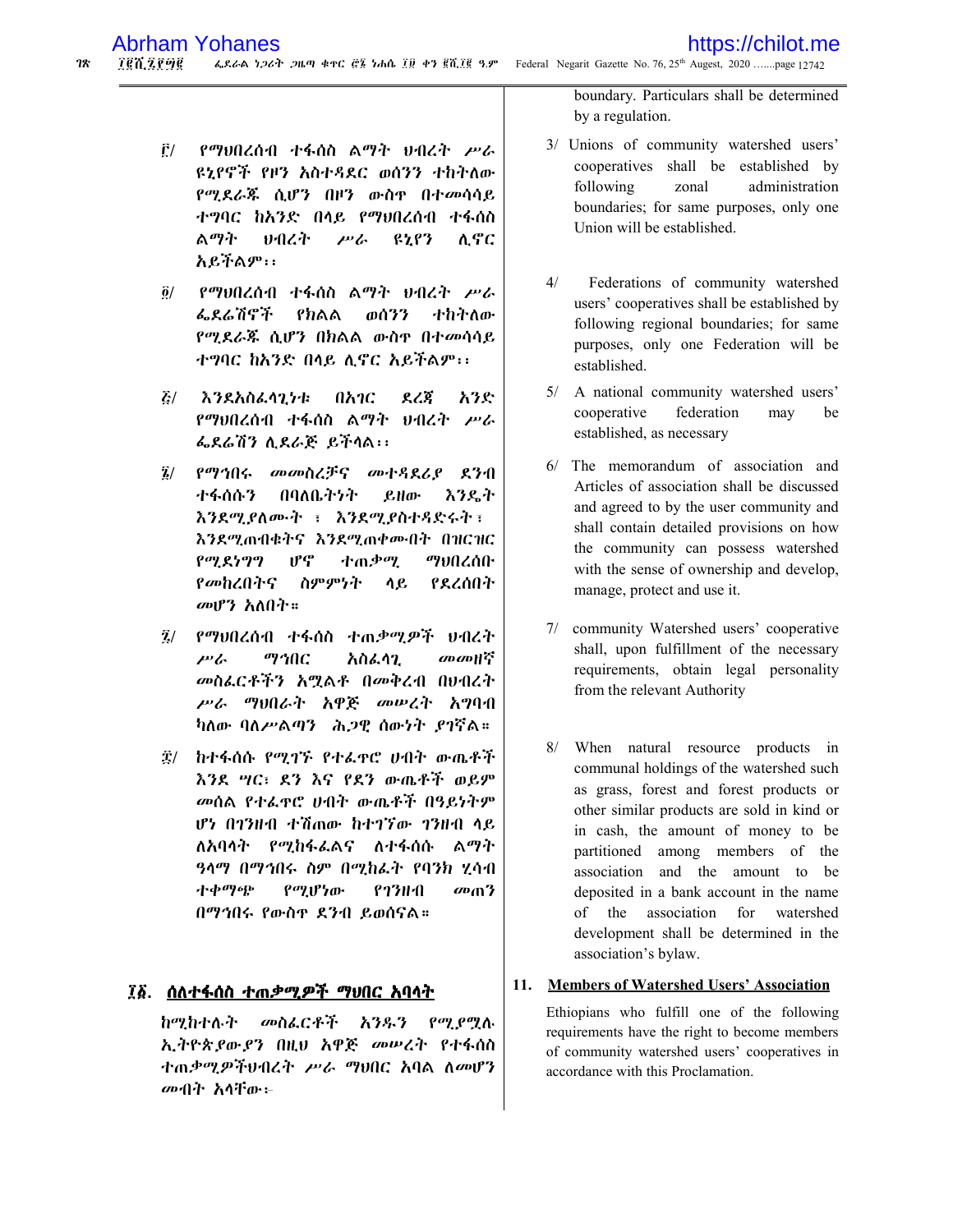#### $28$ 100.2896 ፌደራል ነጋሪት ጋዜጣ ቁጥር ፸፮ ነሐሴ ፲፱ ቀን ፪ሺ፲፪ ዓ.ም Federal Negarit Gazette No. 76, 25th Augest, 2020 .......page 12743

- 
- $\delta/$ በተፋሰሱ ክልል ውስዋ የመራት ይዞታ ያላቸውና ከዚሁ በሚገኝ ገቢ የሚተዳደሩ፣
- በተፋሰሱ ክልል ውስዋ የመሬት ይዞታ  $\vec{e}$  / ባይኖራቸውም በዙሪያው ነዋሪዎች ከመሆናቸው የተነሣ ከተፌዋሮ ሀብቱ ተጠቃሚዎች የሆኑ ወገኖች፤
- ኗሪነታቸው Ê/ በተፋሰሱ ክልል ውስዋ ባይሆንም መሬት ተከራይተውም ሆነ በሌላ ህጋዊ መንገድ ከተፋሰሱ ጋር ግንኙነት ያላቸው ሰዎች።
- $\tilde{g}/$ በሁብረት ሥራ ማህበራት አዋጅ የተደነገገው ቢኖርም በማህበረሰብ ተፋሰስ በተፋሰስ ክልሉ ውስዋ የመሬት ይዞታ ያላቸውና *ዕድሜያቸው ከ፲፰ ዓመት በታች የ*ሆኑ ሰዎች በሞግዚቶቻቸው አማካኝነት በአባልነት ሊመዘገቡ ይችላሉ።
- *ξ/ በዚህ አንቀጽ የተደነገኑትን መስፌርቶች* አሟልተው የተገኙ ልዩ ትኩረት የሚያሻቸው የኅብረተሰብ ክፍሎች የህብረት  $P<sub>c</sub>$ ツゖハム አባል  $\ell$ avl $\ell$ <sup>2</sup>f ማኅበሩ የሚያስገኛቸውን ዋቅሞች ተካፋይ የመሆን ሙሉ *መ*ብት አሳቸው።

### ፲፪. ስለማህበረሰብ ተፋሰስ ተጠ*ቃሚዎ*ች ማኅበር <u>የክብር አባላት</u>

- ፩/ የተፋሰስ ተጠ*ቃሚዎች ማኅ*በር ስዓላማው ተፌፃሚነት በተፋሰሱ  $P^{\sigma}$ le  $P^{\sigma}$ lle  $P^{\sigma}$ ሆነው አካባቢ የሚንቀሳቀሱ ነገር ግን የተፋሰሱ ቀዋተኛ ተጠቃሚ ያልሆኑትን ግለሰቦች፣ ድርጅቶች ወይም ተቋማት በክብር አባልነት ሊቀበል ይችላል።
- $\vec{e}$ / የክብር አባላት በተፋሰሱ ተጠቃሚዎች ማኅበር ውስዋ የመምረዋም ሆነ የመመረዋ ወይም በማናቸውም ጉዳይ ድምፅ የመስጠት መብት አይኖራቸውም።

### ፲፫. የክብር አባላት ሚና እና ኃላፊነት

፩/ የክብር አባላቱ በራሳቸው ተነሳሽነት ወይም በማኅበሩ ሥራ አስፌጻሚ ዋያቄ ስለተፌዋሮ ሁበቱ ልማትና ተበቃ ትምሀርተና ምክር ይለግሳለ። እንደዚሁም የቴክኒክ፣ የዓይነትና  $P7$ HA  $R9$   $R2Q3$   $\cdots$ 

Those who have landholding in the  $1/$ watershed and earn their livelihood thereof:

https://chilot.me

- $2/$ Persons who, even if they do not have landholding in the watershed, use the natural resource because they live in or around the watershed;
- 3/ Persons who do not live in the watershed region but who are connected to the watershed through land rental or other lawful means;
- $4/$ Notwithstanding the provision of Cooperative Societies Proclamation, persons who have landholding in the watershed and who are less than eighteen years of age may be registered as members through their guardians.
- 5/ All people with special need in the society who meet the criteria set out in this Article shall have full right to become members  $\sigma$ f a cooperative and beneficiaries thereof.

#### $12.$ Honorary Members of Community **Watershed Users' Association**

- 1/ Watershed users' association may accept members; individuals. as honorary organizations, or institutions which support the achievement of its objectives and operate around the watershed even if they do not directly benefit from the watershed.
- 2/ Honorary members shall have no right to elect, to be elected, or to vote on any matter in the association of watershed users.

### 13. Roles and Responsibilities of Associate **Members**

1/ Honorary members shall, on their own initiative or at the request of the association's executive committee, render educational and advice services on natural resource development and protection and provide technical and financial support.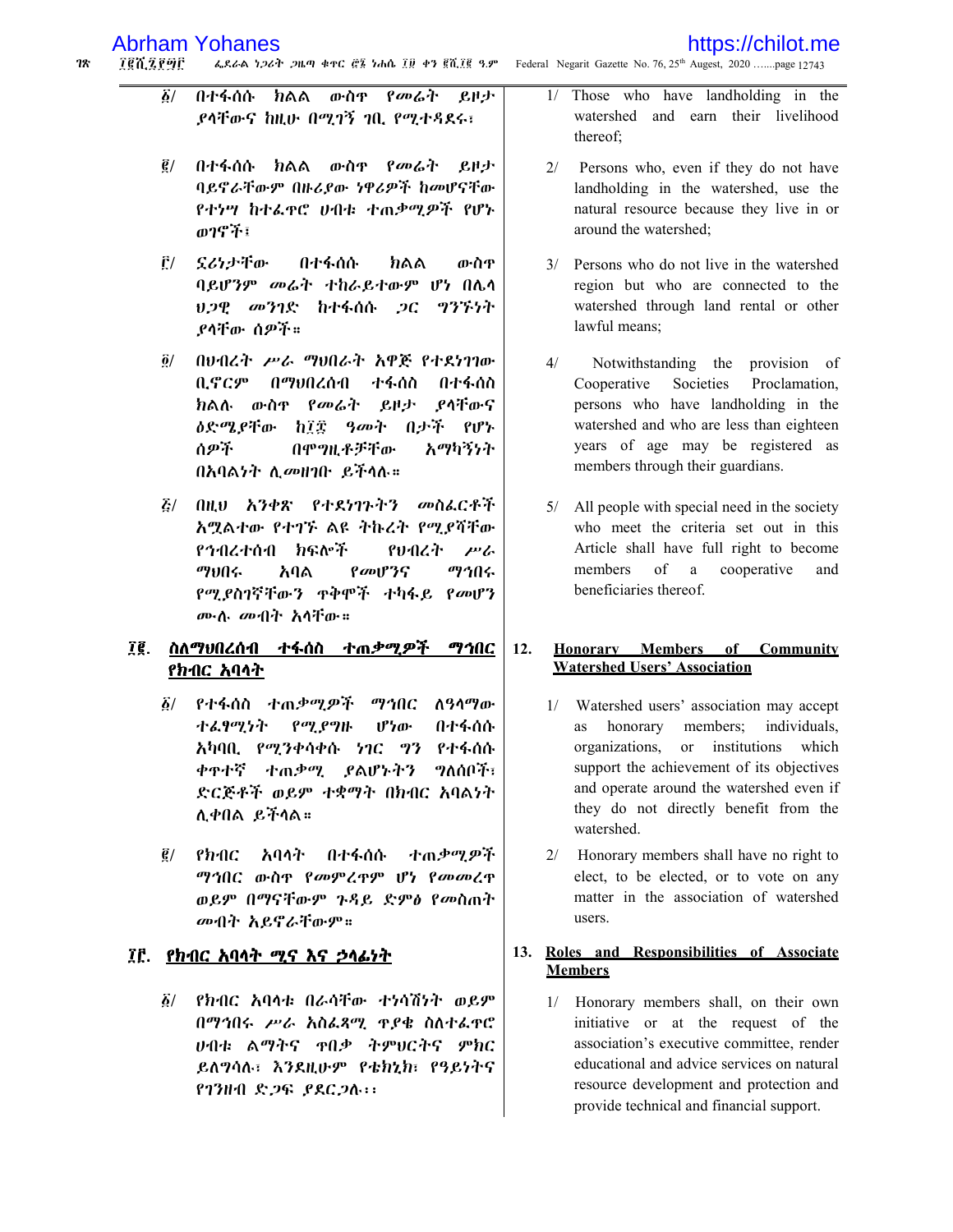### https://chilot.me

ፌደራል ነጋሪት ጋዜጣ ቁጥር ሮ፮ ነሐሴ ፲፱ ቀን ፪ሺ፲፪ ዓ.ም Federal Negarit Gazette No. 76, 25<sup>th</sup> Augest, 2020 .......page 12744  $28$ 707.ZP90

> $\vec{g}/$ አባላቱ በተፋሰሱ አመራር የክብር  $\mu$ ኮሚቴ በሚቀርብላቸው ዋሪ መሠረት በጠቅሳሳ ንባዔ ስብሰባዎች እንዲሳተፉ በማድረግ ሀሳብ ይሰጣሉ፡፡

### ፲፬. <u>የማህበረሰብ ተፋሰስ ተጠቃሚዎች ህብረት ሥራ</u> <u>ማኅበር አባላት መብት</u>

በህብረት ሥራ ማህበራት አዋጅ የተደነገገው  $\mathfrak{g}^{\mathfrak{g}}$ ተጠቃሚዎች እንደተጠበቀ የተፋሰስ ひのくネー  $\mu$  $\omega$ የሚከተሉት አባል መብቶች ይኖሩታል:-

- ፩/ የዚህ አዋጅ አንቀፅ ፳፫ እና ፳፬ ድንጋጌዎች እንደተጠበቁ ሆነው በማህበረሰብ ተፋሰስ ውሰዋ የሚገኙትን የተፌዋሮ ሆብቶች በጋራ ወይም በግል የመጠቀም፤
- $\tilde{\mathbf{g}}/$ በማህበሩ ሥር አባላት እንደሙያቸውም ሆነ ፍላጎታቸው የተጠቃሚዎች ቡድን በመፍጠር ተፋሰሱን በማይነዳ ሁኔታ ገቢ በሚያስገኙ ሥራዎች ላይ የመሰማራት፤
- $\hat{E}$ / በዚህ አንቀፅ ንዑስ አንቀፅ (፪) መሥረት ገቢ የሚያስገኙ ሥራዎች እንደ ንብ ማነብ፣ ወተትና የወተት ተዋፅኦ ማቀነባበር እና ማቅረብ፣ እንስሳት ማድለብ፣ እንጨት ነክ <u>የልሆኑ የደን ውዉቶች ማምረት እና</u> ማቅረብ፣ አትክልት እና ፍራፍሬ ማምረትና ማቅረብ እንዲሁም አንደ መኖ ልማት ያሉ የተፋሰስ ልማቱን የማይጎዱ ሥራዎችን **ያጠቃልሳል፤**
- ፬/ የማህበረሰብ ተፋሰስ ልማት፣ዋበቃና አጠቃቀም የግንዛቤ ሳይ ዕውቀት በሚ ያስጨብጡ መድረኮች የመሳተፍ፡፡

### ፲፭. የማህበሩ አባል ያልሆኑ የማህበረሰብ ተፋሰሱ <u>ተጠቃሚዎች መብቶች</u>

- ፩/ በማህበረሰብ ተፋሰሱ ውስዋ በግል ወይም በማህበረሰቡ ወይም በሀጋዊ አካል በተረጋገጠ የወል ይዞታ ላይ የሚገኙትን የተራዋሮ ሁብቶች *የመ*ጠቀም፤
- አባል ለመሆን የሚያሰራልጉ መስራርቶችን  $\tilde{\mathbf{g}}/$ ካሟሉ በማንኛውም ጊዜ የማህበረሰብ ተፋሰስ ተጠቃሚዎች ህብረት ሥራ ማህበር አባል  $\{ov1\}$ ?

When summoned by the executive  $2/$ committee of the watershed, they may participate in the general assembly meetings and give their opinions.

#### Rights of the Members of Community 14. **Watershed Users' Cooperative**

Without prejudice to the provisions of Cooperative Societies Proclamation, any person who is member of watershed users' cooperative shall have the following rights:

- 1/ Without affecting the provisions of Article 23 and 24 of this Poclamation, the right to use the natural resources in the community watershed individually or collectively;
- 2/ Engaging in income generationg activities by creating users' groups under the cooperative, without affecting the watershed.
- 3/ Income generating activities indicated under Sub-Article (2) of this Article include such activities as beekeeping, processing and supplying milk and milk products, producing and supplying nontimber products, vegetables and fruits, forage development which do not damage the watershed development.
- 4/ Participating in awareness and knowledge creation forums regarding community watershed protection, development and utilization.

#### $15.$ Rights of Non-Member Community **Watershed Users**

- 1/ Utilizing natural resources on private, or community, or communal lands verified by a legally mandated body;
- $2/$  Up on fulfilling the requirements for membership, becoming member of the community watershed users cooperative at any time.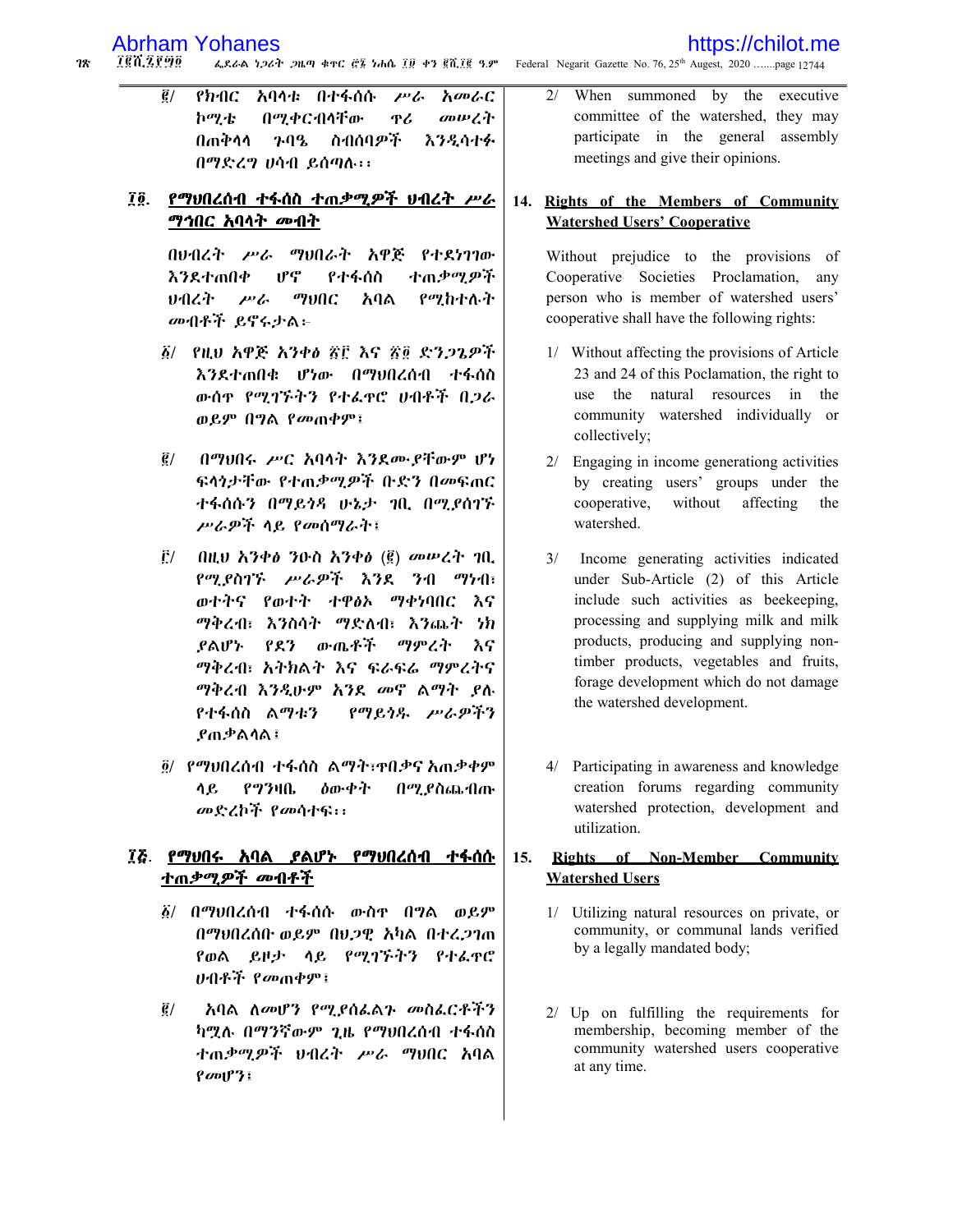### https://chilot.me

፲፪ሺ፯፻፵፭ ፌደራል ነጋሪት ጋዜጣ ቁጥር ሮ፮ ነሐሴ ፲፱ ቀን ፪ሺ፲፪ ዓ.ም Federal Negarit Gazette No. 76, 25<sup>th</sup> Augest, 2020 .......page 12745 78.

- ልማት፣  $\tilde{\Gamma}$ / ተፋሰስን ዋበቃና የማህበረሰብ አጠቃቀም በሚመለከት ግንዛቤና ዕውቀት በሚያስጨብጡ መድረኮች ላይ የመሳተፍ፤
- $\delta$ / ማህበሩ ከተፋሰሱ ልማት ጋር በተያያዘ በሚያከናውኗቸው ተግባራት ምክንያት በግል ይዞታ ላይ ከሚከሰት ጉዳት የመጠበቅ፡፡

### ፲፮. <u>የማህበረሰብ ተፋሰስ ተጠቃሚዎች ህብረት ሥራ</u> <u>ማኅበር አባላት ግዴታዎች</u>

የማህበረሰብ ተፋሰስ ተጠቃሚዎች ህብረት ሥራ ማኅበር አባል የሆነ ማንኛውም ሰው በሀብረት ሥራ ማህበራት አዋጅ የተደነገኑ ግዴታዎች እንደአግባብነታቸው መፌፀማቸው እንደተጠበቀ ሆኖ የሚከተሉት ግዴታዎች ይኖሩበታል፡-

- $\delta$ / በተፋሰሱ ውስዋ በሚካሂድ የተፈዋሮ ሀብት ል*ማት ላይ የመሳተፍ*፣
- $\vec{g}$ / በተፋሰሱ ክልል ያሉትን ተፌዋሯዊና በልማት የተገኙ ひれやや ከውድ*መት የመ*ጠበቅና የመከላከል፣
- i\*/ በማኅበሩ መተዳደሪያ ደንብ መሠረት የሚወሰን የአባልነት ክፍያ የመክፌል፣
- $\tilde{g}/$ በማኅበሩ መተዳደሪያ ደንብ መሥረት በግል፣ በቡድንና በአጠቃላይ በሚከናወኑ የውይይት፣ የዕቅድ ዝግጅት፣ የዋበቃና የልማት ተግባራት ላይ የኑሮ ሁኔታቸውን በማይነዳ መልኩ የንልበት አስተዋጽኦ ማድረግን ጨምሮ በንቃት የመሳተፍ፣
- *ξ/ \_ ሞ1ና የሚያስፌ*ል*ጋ*ቸውን ልዩ ልዩ የተፌዋሮ ሀብት ልማት መሠረተ ልማቶች፣ ተጠግነው የዘወትር ዋቅም መስጠታቸውን እንዲቀዋሉ ማኅበሩ በሚያወጣው ፕሮግራም መሠረት በዋገና ሥራ ላይ የመሰማራት።
- ላይ ጉዳት ሲያስከትሉ የሚችሉ ተግባራት አለማከናወን፡፡

### ፲፯. <u>የማህበሩ አባል ያልሆኑ የማህበረሰብ ተፋሰሱ</u> <u>ተጠቃሚዎች ግዴታዎች</u>

፩/ በወል ይዞታ ሳይ ተጠቃሚ ለመሆን የልማትና የዋበቃ ተግባር ላይ ከማህበር አባላት እኩል ተሳትፎ የማድረግ፤

- $3/$ Participating in awareness and knowledge creation forums regarding community watershed protection, development and utilization:
- Protection from damage on their private  $\Delta$ / holdings due to the association's activities in relation to watershed development.

#### Duties of Members of Community 16. **Watershed Users' Cooperative**

Any person who is member of watershed users' cooperative, without affecting the application of the provisions of the Cooperative Societies Proclamation, mutatis mutandis, shall have the following duties:

- to participate in natural resource  $1/$ development undertaken in the watershed
- 2/ to protect and prevent naturally obtained resources and those obtained through development intervention within the watershed, from destruction;
- 3/ to pay membership fee based on the Articles of association;
- 4/ to actively participate in the discussions, plan preparations, protection and labor development activities. contributions without, however, affecting their livelihoods, that are carried out privately, in group, or collectively in accordance with the Articles of the Association:
- 5/ to engage in the maintenance of natural resource development infrastructures, which require maintenance, as per the schedule issued by the association, so that they shall continue rendering regular services.
- 6/ Refraining from doing activities which could damage private holdings of nonmembers

#### Duties of Non-Member Beneficiaries of the 17. **Community Watershed**

 $1/$ To benefit from the communal holding, participating on protection and development activities on equal footing with members of the Cooperative.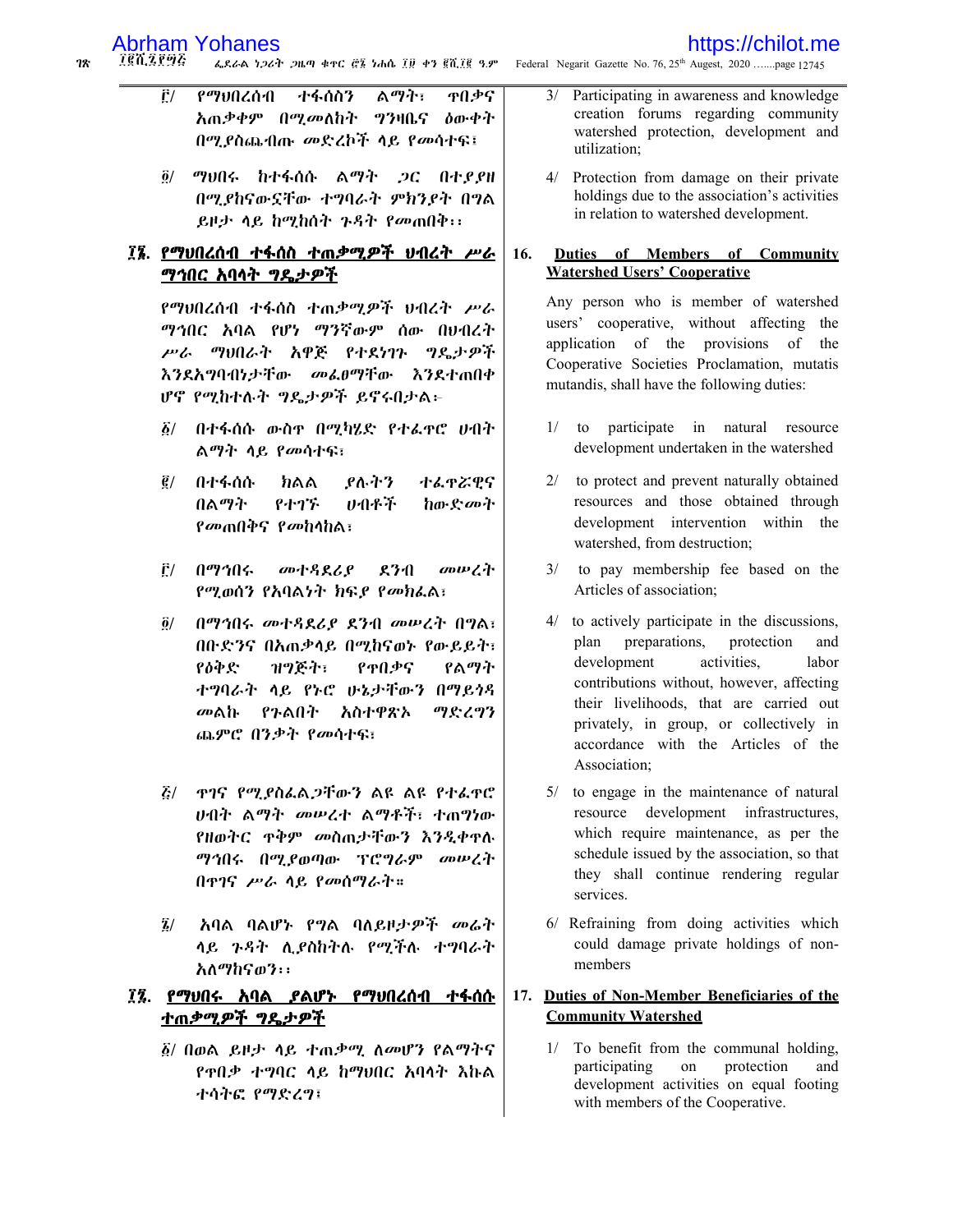- $\vec{e}$ / የሚችሉ የማህበረሰብ ተፋሰስን ሲ*ጎዱ* ተግባራትን ከመፌፀም መቆጠብ፤
- $\hat{\mathbf{r}}$ / በግል ይዞታቸው ሳይ የሚገኙ የተፌዋሮ ルイポギ አጠቃቀም የተፋሰሱን ደዘንንት የማሳዱና みつか መራቆትን የተፈዋሮ የሚያስከትሉ እንዳይሆኑ ዋንቃቄ ማድረግ፤
- $\ddot{\mathbf{0}}$ / በተፋሰሱና በአካባቢው በሚገኝ የደን ሆብት ላይ እሳትና መሰል አደጋ በሚከሰት ጊዜ ማህበሩ ለሚያደርገው የልማትና  $Pf$ ብቃ እንቅስቃሴ የመተባበር ግዴታ ይኖርባቸዋል፡፡

### ፲፰. ከአባልነት ስለመሰናበት

የማህበረሰብ ተፋሰስ አባል የሆነ ሰው በህብረት ሥራ ማህበራት አዋጅ የተደነገኑት እንደተጠበቁ ሆነው በዚህ አዋጅ አንቀል ፲፩ የተዘረዘሩትን መስፌርቶች በጊዜ ሂደት ሳይሟላ ቀርቶ ሲገኝ ከአባልነት ይሰናበታል፡፡

### ፲፱. <u>የማኅበሩ አደረጃጀት</u>

ማኅበሩ ከዚህ በታች የተገለፀው አደረጃጀት ይኖረዋል፦

- የማኅበሩ ጠቅሳሳ ንባዔ፣  $\boldsymbol{\delta}$ /
- $\vec{e}$  / የሥራ አመራር ኮሚቴ፣
- $\mathbf{\hat{r}}$ / እንደአስፌሳጊነቱ ሌሎች ንዑሳን ኮሚቴዎች።

### <u>፳. ማኅበሩ ከሌሎች አካላት *ጋ*ር ስለሚኖረው</u> <u> ግንኙነ</u>ት

- $\delta/$ ከቀበሌ አስተዳደሩ ጋር ቀዋተኛ ግንኙነት በመፍጠር አስፌሳጊውን ድጋፍ ማግኘት ይችላል።
- ፪/ በአካባቢው ከሚንቀሳቀሱም ሆነ ከሌሎች መንግሥታዊ ወይም መንግሥታዊ ካልሆኑ ድርጅቶች ወይም ማኅበራት ,ጋር የማኅበሩን 3499 እውን ለማድረግ የሚያግዙ ስምምነቶችን ሊያደርግ ይችላል።
- <u>፫/ አንድን ውስን ሥራ በክፍያ ወይም ያለክፍያ</u> ለማከናወን ከተለያዩ አካላት ጋር ሊዋዋል ይችላል።

2/ Refraining from doing activities which could damage the community watershed

https://chilot.me

- 3/ Taking care on the utilization of natural resources on their private holdings so that such utilization does not result in damage to the safety of the watershed and degradation of the natural resources of the watershed
- 4/ When fire or other accidents occur on the forests of the watershed or its environs, shall cooperate with the Cooperative in its damage control and redevelopment activities.

#### 18 **Dismissal from Membership**

Without affecting the application of the provisions of the Cooperative Societies Proclamation, a person who is member of community watershed cooperative can be dismissed from membershiop when he/she fails to fulfill the requirements stipulated under Article 11 of this Proclamation.

### 19. Organization of the Association

A watershed users' Association shall have the following organs:

- 1/ General Assembly
- $2/$ **Executive Committee**
- 3/ Sub-committees, as may be necessary

#### 20. Relationship of the Association with Other Organs

- 1/ May obtain necessary support by establishing direct linkage with kebele administration:
- $2/$ May conclude agreements with nongovernmental governmental **or** organizations or associations which operate in the locality or other such entities to support the realization of its objectives;
- $3/$ May conclude contracts with various organs to perform a particular work with or without payment;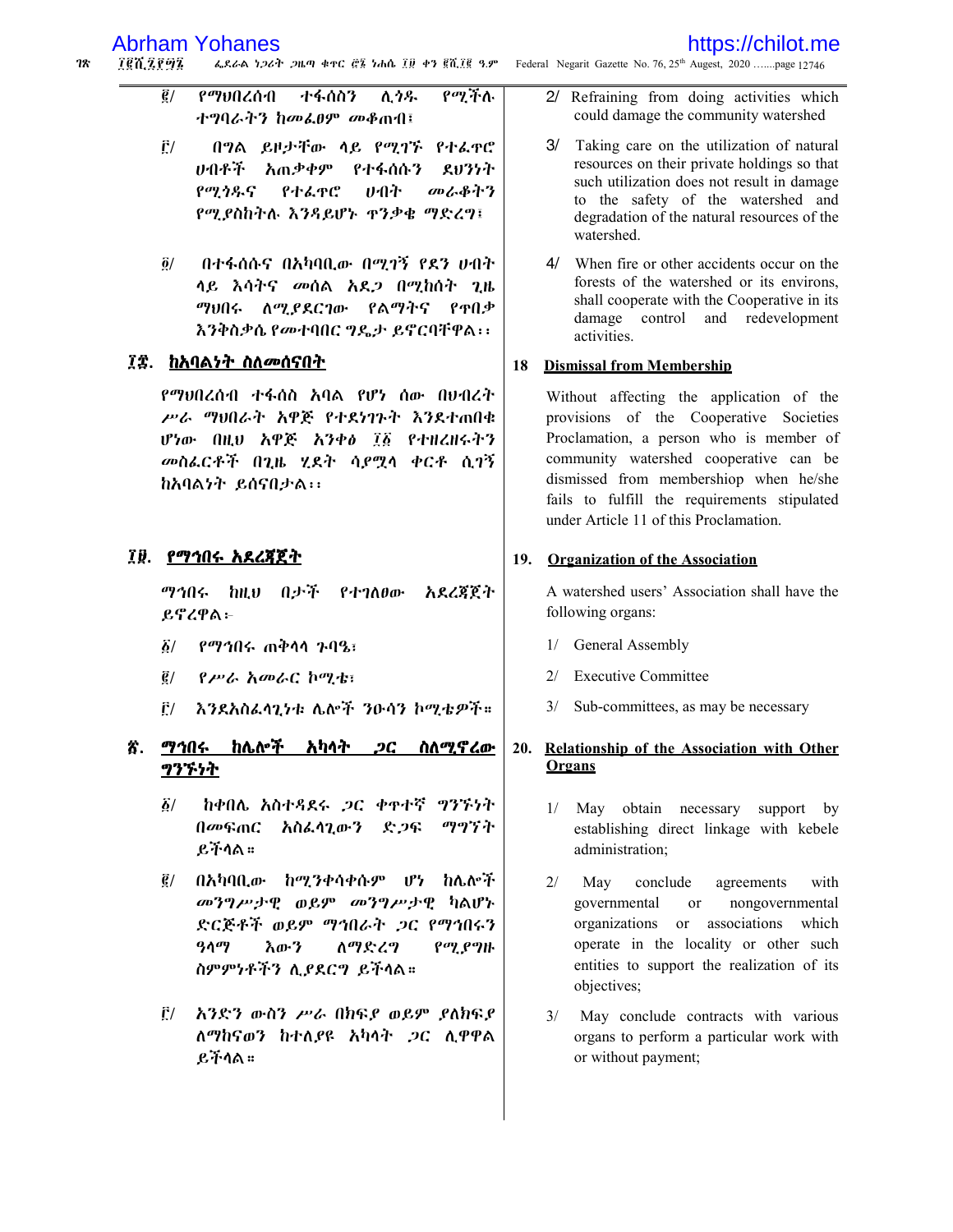$28$ 100.2092 ፌደራል ነጋሪት ጋዜጣ ቁጥር ፸፮ ነሐሴ ፲፱ ቀን ፪ሺ፲፪ ዓ.ም Federal Negarit Gazette No. 76, 25<sup>th</sup> Augest, 2020 .......page 12747

### ክፍል አራት

<u>የማህበረሰብ ተፋሰስ ዋበቃ፣አስተዳደርና አጠቃቀም</u>

### <u>ኛ፩. የተፋሰስ ልማት ሥራዎች አ</u>ጠበቅ፣ አስተዳደርና አጠቃቀም

- $\tilde{\mathbf{Q}}$ / የገጠር መሬት ባለይዞታ መብቶችና *ግ*ዴታዎችን አስመልክቶ የሌሎች ሕጎች ድንጋጌዎች እንደተጠበቁ ሆነው ማንኛውም በተፋሰስ ውስዋ የሚገኝ የግል ወይም የወል ባለይዞታ እንደ መሬቱ ተፌዋሯዊ አቀማመዋ የአፌርና ゕゥ *መ*ጠበቂያ アるダネタ በመሥራትና えろえいም  $\theta$ መንከባከብ  $\theta$ *m* $\theta$ ? የአራር わんみる በመከላከል የአፌርን ለምነት የመጠበቅ ግዴታ አለበት።
- $\vec{e}$  / ማንኛውም የግል ወይም የወል ባለይዞታ፡-
	- በተፋሰሱ イオルく የልማት  $\boldsymbol{v}$ ውስዋ ሥራዎች ላይ ጉዳት እንዳይደርስ ልቅ የእንስሳት ስምሪትን የመቆጣጠርና የመጠበቅ ኃሳፊነት አለበት፤
	- በተፋሰሱ ውስዋ በሚገኙት የመሬት  $\Lambda$ ) ይዞታዎቹ  $AC$ ድንበር፣ በማሳው ውስዋና በመንገዶች ዳር የደን፣ የመኖ ዛፎችንና አልሚ የእፅዋት ዝርደዎችን በመትከል፣ በመንከባከብና  $\theta$ መጠ $\ddot{\theta}$ የአካባቢውን ለምንትና ጨንነት የመጠበቅ ግዴታ አለበት፤
	- በሚገኙ  $d$ ) በተፋሰሱ ውስዋ የይዞታ መሬቶቹ አካባቢ ወንዞች፣ ሐይቆች ምንጮች፣ ቦረቦር ስፍራዎችና ውኃ አዘል መሬቶች ያሉ እንደሆነ እነዚሁ በአጠቃቀምና በአደደዝ ሣቢደ ጉዳት እንዳይደርስባቸው እንደ አካባቢው ተጨባጭ ሥልጣን かねず በሕግ የተሰጠው አካል በማ የወጣው ሕግ መሠረት ርቀት  $\theta$  $\mathbf{p}$ መከላከ $\mathbf{p}$ *የመ*ተው *ግ*ዴታ አለበት፤
	- መ) በተፋሰሱ ውስዋ በሚገኘው ይዞታው ላይ የሚፌጠር ትርፍ የሳርፍ ውኃ ይኸው በሌሎች አንራባች ቢደጋዋም ማሳዎች ላይ ጉዳት እንዳያስከትል፣

### **SECTION FOUR**

### **COMMUNITY WATERSHED PROTECTION. MANAGEMENT, AND UTILIZATION**

### 21. Protection, Management, and Utilization of **Watershed Development Activities**

- Without prejudice to the provisions of  $1/$ other laws relating to the rights and duties of rural landholders, any private or communal holder within a watershed shall, based on the natural landscape of the land, have the duty to undertake soil water and conservation works. rehabilitation and maintenance to prevent soil erosion and maintain soil fertility.
- $2/$ Any private or communal holder shall have the duty:
	- a) To control and protect animal roaming in order to prevent harm to the watershed development works that have been undertaken;
	- b) To maintain fertility and health of soil by planting and protecting forests, forage trees, and plant species which enhance soil fertility on the boundaries of his farmlands and on the farmlands, and on the sides of walkways within the watershed;
	- c) To leave, according to the condition of the area, based on laws issued by the authorized body sufficient buffer between his land and rivers, springs, rehabilitated gullies, and wetlands which are found around his land to prevent causing harm to them while using and managing his land;
	- d) To dispose excess runoffs created on his holding to artificial or natural water ways in a watershed and to receive such runoff from others, too, and lead them to such water ways in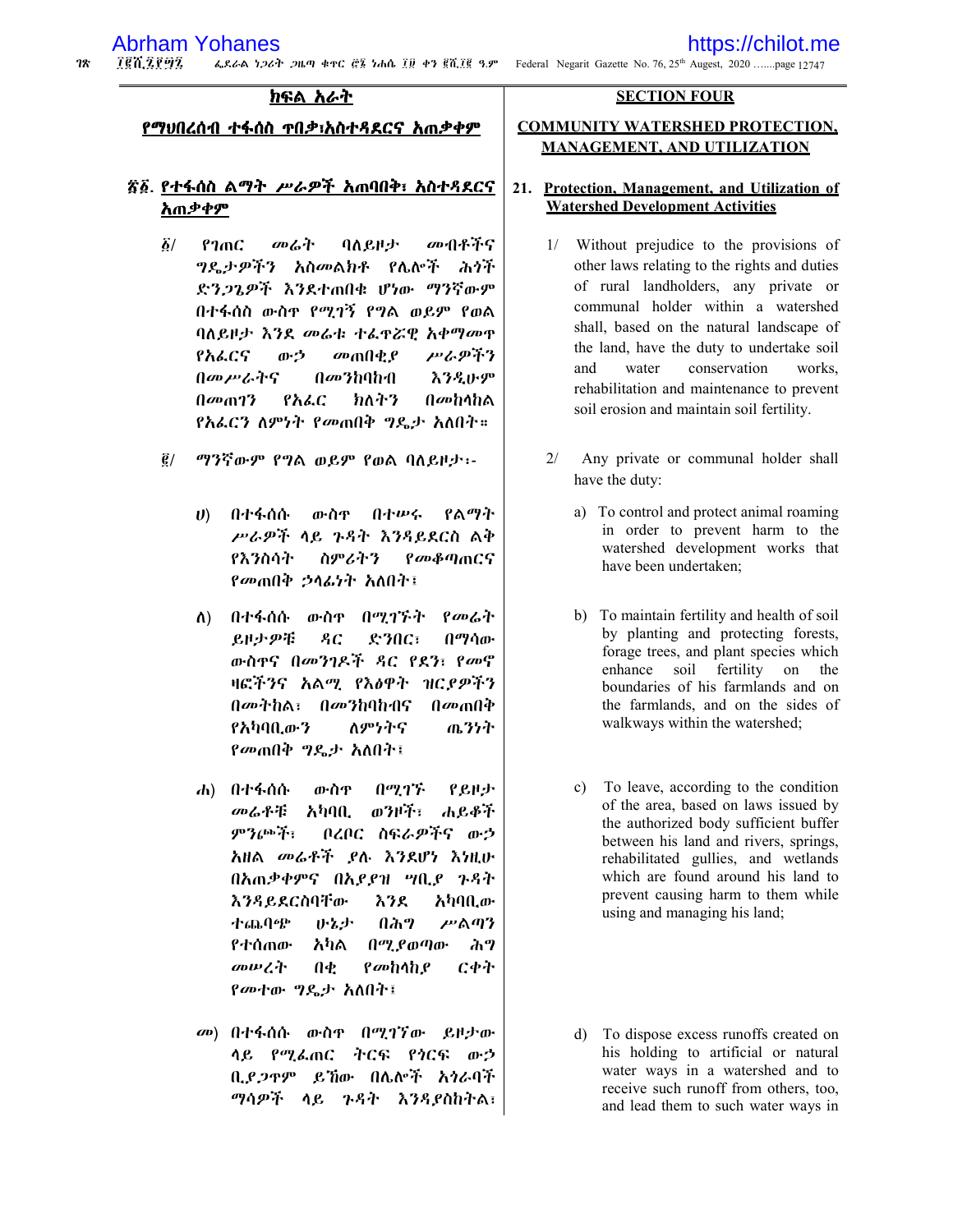76ሽ ZP6T 78. ፌደራል ነጋሪት ጋዜጣ ቁዋር ፸፮ ነሐሴ ፲፱ ቀን ፪ሺ፲፪ ዓ.ም Federal Negarit Gazette No. 76, 25<sup>th</sup> Augest, 2020 .......page 12748

> የሚመጣውንም በማቀባበል れんかぶ ሥራሽ ወይም ወደ ሰው የተፌዋሮ መፋሰሻ በዮች እንዲፋሰስ የማድረግ *ግ*ዴታ አለበት፤

- $\ket{w}$  በተፋሰሱ ክልል ውስዋ የሚገኝ ባለይዞታ  $(0)$   $h^3eR$   $(0)$   $h^3eR$   $(0)$   $(m)$ የተጣለውን ግዴታ ለመወጣት ከአቅም በላይ የሆነ ችግር ያጋጠመው እንደሆነ ይህንኑ ለሚመለከተው የተፈዋሮ ሃብት ተቋምና ለማህበሩ ማሳወቅ አለበት፤
- $\mathcal{L}$ በተፋሰሱ ውስዋ በሚገኘው የይዞታ መሬቱ ውስኖ ወይም ዳር ድንበሮች ላይ ያለማቸው ወይም የሚያለማቸው የደንና የእፀዋት ዝርያዎች በዋላቸውና በጠፌጠፋቸው ምክንያት የተጎራባቹን ባለይዞታ የሰብል ምርትና ሌሎች መብቶች የሚጎዳ መሆን የለበትም፤
- በተፋሰሱ ውስዋ በሚመለከተው አካል  $\mathbf{\hat{a}}$  $P$  $R$  $\Phi$ የመሬት አጠቃቀም ዕቅድ በሚኖርበት በዕቅዱ  $2<sub>th</sub>$ መሬቱን መሠረት የማልማትና  $\ell$ *መን*ከባከብ ግዴታ አለበት፤
- በተፋሰሱ ውስዋ የእሳት ቃጠሎ ሽ) እንዳይነሳ አስፌሳጊውን የዋንቃቁ እርምጃ የመውሰድ ግዴታ አለበት፤
- ቀ) ሰብለ*ን ለመ*ጠበቅ ከሚ*ያ*ከናውኗቸው ተግባራት በስተቀር በማህበረሰብ ተፋሰሱ ውስዋ በሚገኙ ማሳዎቹና በአካባቢው የሚገኙ የዱር እንስሳትና አዕዋፋት አካባቢውን ለቅቀው <u>እንዳይሰደዱ</u> **ዋንቃቄ የማድረግ ግዴታ አለበት፤**
- በተፋሰሱ ውስዋ በማኅኙ የ ይዞታ  $\mathbf{u}$ ተክሎና **ナクわりかい** መሬቶቹ ውስዋ ያሳደ*ጋ*ቸውን የደን ዛፎች፣ የመኖና አልሚ የእፅዋት ዝርያዎች አጠቃቀምን በተመለከተ ልማት፣ ዋበቃና  $0.87$ አጠቃቀም ፀግና አግባብነት ባላቸው ሌሎች りうそ መሰረት ተግባራዊ መደረግ አለበት።

order to prevent the flood from causing damage to nearby farmlands;

- e) Notwithstanding to the provisions of Sub-Article  $(2)$   $(d)$  of this Article, the person shall notify to the association and the concerned natural resources office if the problem is beyond his capacity to solve.
- f) To make that his neighbor's crops and rights are not affected because of the shadow of and water drops from the plants grown on his possession or on boundaries of his land within the watershed.
- When there is a land use plan g) approved by a concerned organ in the watershed, to develop and preserve his land in accordance with the plan;
- h) To take appropriate cautions to avoid the occurrence of fire in the watershed:
- i) To take care not to cause the migration of wild animals and birds which are found in his farmland and in the surrounding areas within the community watershed except the measures to protect his crops from such wildlife;
- Concerning the use of forest trees, i) forage and plant species which enhance soil fertility that he has planted and grown on his own possession within the watershed, the Forest Development, Conservation and Utilization laws and other relevant laws shall apply.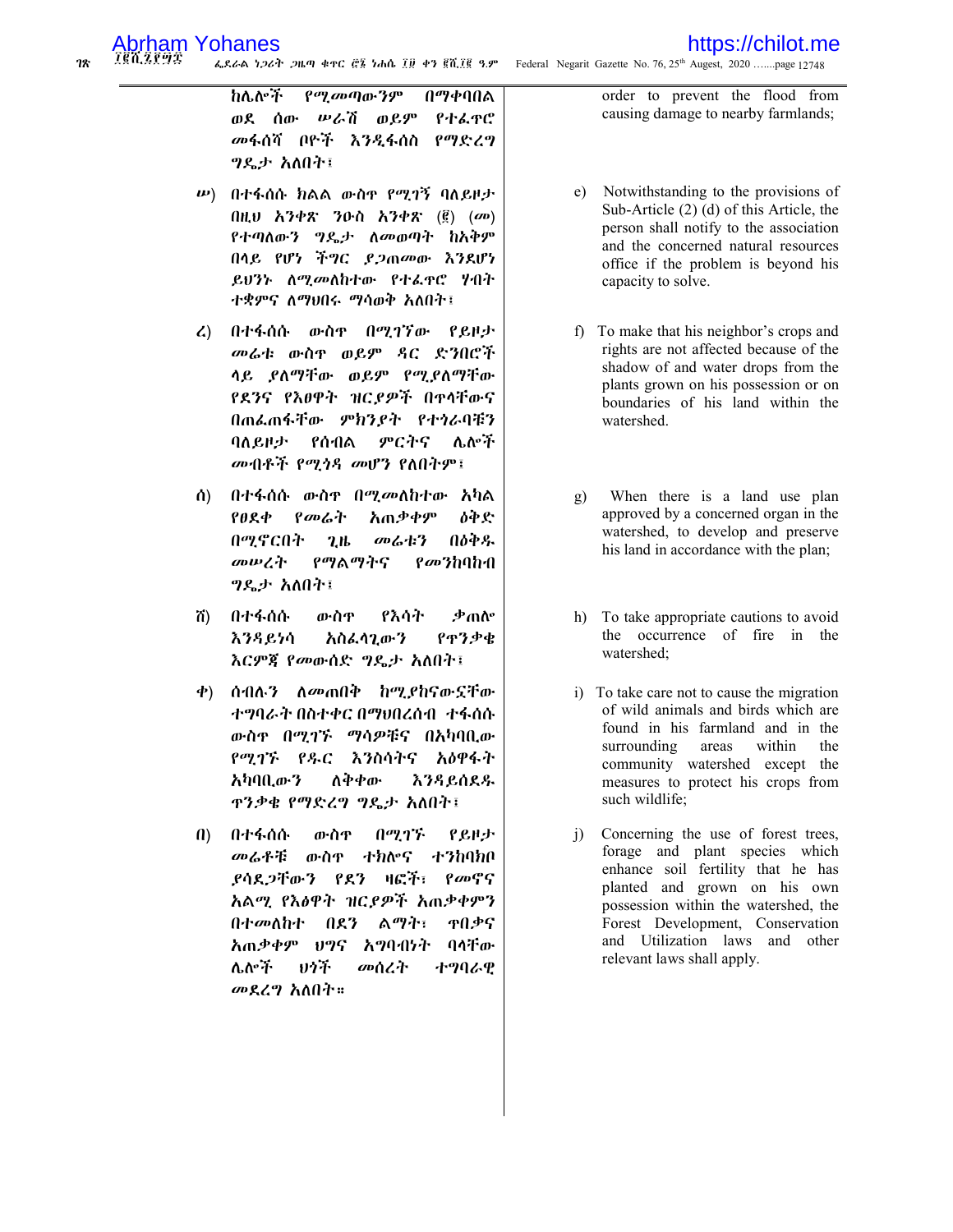፲፪ሺ ፯፻፵፱ ፌደራል ነጋሪት ጋዜጣ ቁጥር ሮ፮ ነሐሴ ፲፱ ቀን ፪ሺ፲፪ ዓ.ም Federal Negarit Gazette No. 76, 25<sup>th</sup> Augest, 2020 .......page 12749

#### Ճ፪. ስለ እንጨት፣ እንጨት ያልሆኑ የደን ውጤቶች እና ሣር አጠቃቀም

- በተፋሰሱ ክልል ውስዋ በግል ወይም በወል  $\delta/$ ይዞታ*ዎች* ላይ የመጠቀም መብት ያላቸው ሰዎች በእነዚህ ይዞታዎች ላይ ያለሙትን ወይም የተተከሉትን ደረቅ እንጨት፣ ዛፍ፣ ቁዋቋጦ፣ ሣር እና እንጨት ያልሆኑ የደን ውጤቶች የመጠቀም መብት አሳቸው።
- $\tilde{\mathbf{g}}/$ በዚህ አንቀጽ ንዑስ አንቀጽ (፩) ከተጠቀሱት ባለይዞታዎች ውጭ በተፋሰስ ክልል ውስዋ የሚገኝ ማናቸውም ደረቅ እንጨት፣ ዛፍ፣ ቁዋቋጦ፣ እንጨት ያልሆነ የደን ውጤት ወይም ሣር የማኅበሩ አባላት የ*ጋራ ን*ብረት ስለሆነ፣ በማኅበሩ ውስጠ ደንብ መሥረት *ማኅበሩ ቆር*ጦ፣ አሜዶና ሰብስቦ መጠቀም ይችሳል።
- $\vec{E}$ / በዚህ አንቀጽ ንዑስ አንቀጽ  $(\vec{B})$  እና  $(\vec{B})$ የተጠቀሱት ሀብቶች አጠቃቀም አቅርቦቱን **HAセケヤ** ባለው መንገድ ለመጠበቅ በሚደስችል አግባብ መፌፀም ይኖርበታል።

### <u>ኛ፫. በተፋሰሱ ክልል ውስዋ ስለሚገኝ ድንጋይና አሸዋ</u> <u>አጠቃቀም</u>

በማዕድን ሥራዎች አዋጅ መሠረት ቀድሞ ማዕድን በማምረት ሥራ ላይ የተሰማሩ አካላት መብትና ግዴታ እንደተጠበቀ ሆኖ፦

- በዚህ አዋጅ አንቀጽ ፳፩ (፩) በተጠቀሱት  $\delta/$ ይዞታዎች ላይ የሚገኙት አሽዋ እና ድንጋይ የመጠበቅ እና የመጠቀም ኃሳፊነት እና መብት አግባብነት ባለው የማዕድን ሥራዎች ህግ መሰረት የባለይዞታዎች ይሆናል፤
- ፪/ በተፋሰሱ ክልል ውስዋ በታቀፌና የወል ወይም የመንግሥት ይዞታ በሆነ ሥፍራ ሳይ የሚገኝ ድንጋይና አሽዋ አግባብነት ባለው የማዕድን ሥራዎች ህግ መሥረት ድንጋይና አሽዋውን ለተፋሰሱ ልማት ሊጠቀሙበት ይችላሉ፤
- $\mathbf{\vec{E}}$ / የዚህ አንቀጽ ንዑስ አንቀጽ  $(\mathbf{\vec{B}})$  $\lambda \mathbf{G}$  ( $\mathbf{g}$ ) ድንጋጌዎች ቢኖሩም የድንጋይና አሽዋ አቅርቦቱን かもみの  $\mathbf{u}$ መንገድ ለ*መ*ጠቀምና ለመጠበቅ እንዲቻል የአፌር ክለትና የአካባቢ መነዳት እንዳያስከትል ዋንቃቂ መደረግ ይኖርበታል።

#### 22. Use of Woods, Non Forest Products and Grass

- 1/ The people who have use right over private or communal landholdings within the watershed also have the right to use dry wood, trees, shrubs, grasses and nontimber forest products that grow or are planted in such lands.
- $2/$ Any dry wood, trees, shrubs or grasses grown or nontimber forest products in areas other than those mentioned under Sub-Article (1) of this Article and which are found within the watershed are common property of the members and the association may cut and use them in accordance with its bylaw.
- 3/ The utilization of the resources mentioned under Sub-Articles  $(1)$  and  $(2)$  of this Article shall be made in a way that ensures their sustainability.

#### $23.$ Use of Stone and Sand in the Watershed **Area**

Without affecting the rights of those who have been working according to the Mining **Operaions Proclamation:** 

- 1/ In accordance with the relevant Mining Operations law, the responsibility to protect and use sand and stone which are found in possessions mentioned under Article 25(1) of this proclamation shall belong to the landholders;
- 2/ The stone and sand within the watershed and situated on communal or government possession, shall belong to the association and may be used for the development of the watershed in accordance with relevant Mining Operations law;
- 3/ Notwithstanding the provisions of Sub-Articles (1) and (2) of this Article, in order to use and protect the supply of stone and sand in a sustainable manner, care shall be taken not to cause soil erosion.

78.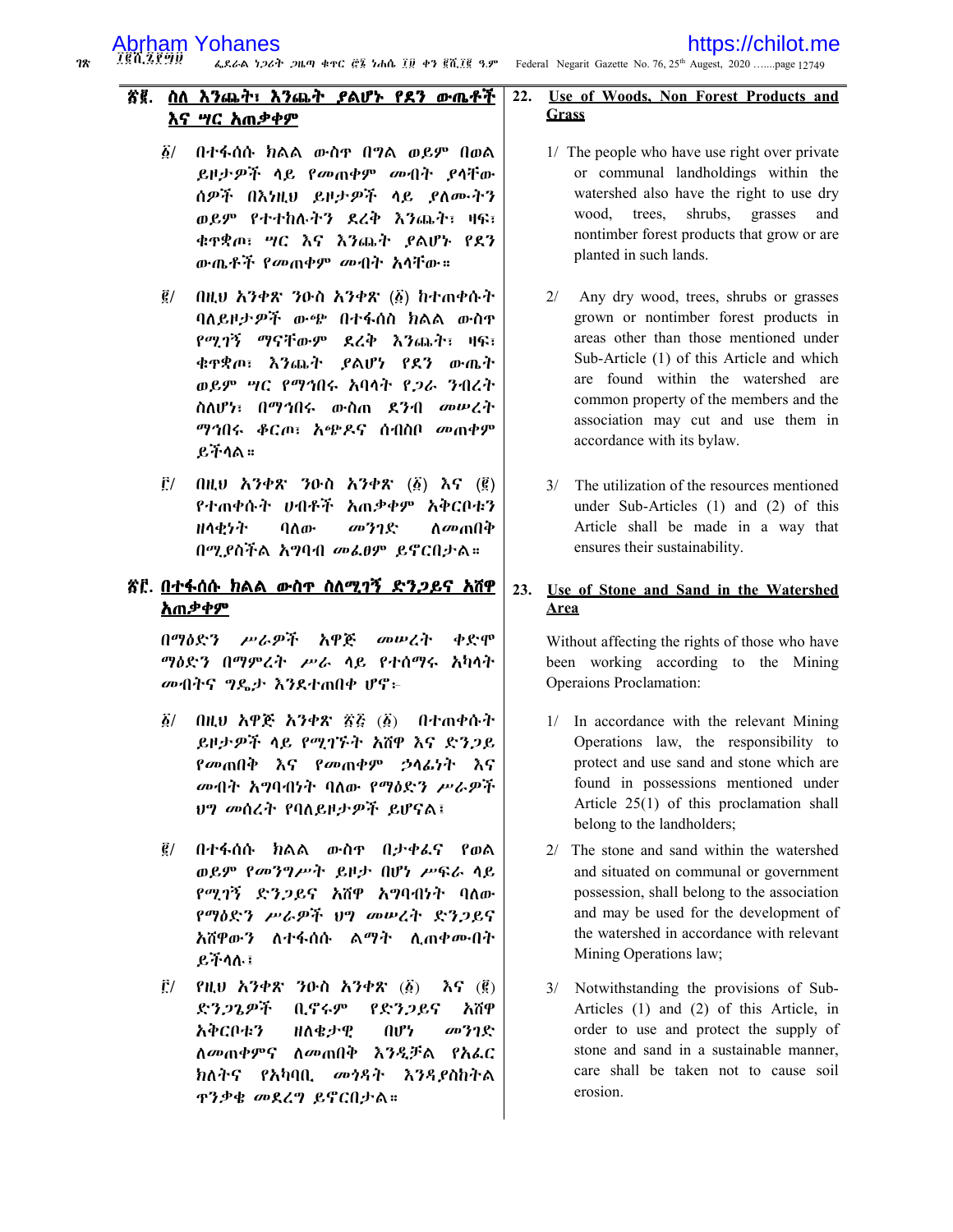$28$ 

24.

### <u>ኛ፬. በማህበረሰብ ተፋሰሱ ክልል ውስዋ ስለሚገኝ የውሃ</u> <u>ሀብት አጠቃቀም</u>

በማህበረሰብ ተፋሰስ ክልል ውስዋ የሚገኘውን የውሃ ሃብት አጠቃቀም አግባብነት ያስው የውሃ ሃብት አስተዳደር ህግ በሚፌቅደው መሥረት የሚፌጸም ይሆናል::

### ፳፭. ስለ ሥርዓተ ምሕጻር አገልግሎት ክፍያ

- ፩/ የማህበረሰብ ተፋሰሱ በመልማቱ ምክን*ያት* ለማህበረሰቡ ተጠቃሚ የሆኑ አካላት ልማት የተፋሰስ የሥርዓተ-ምህዳር አገልግሎት ክፍ ደ የመክፌል ግዴታ አለባቸው።
- $($ llt $\boldsymbol{v}$   $\boldsymbol{\lambda}$   $\boldsymbol{\lambda}$   $\boldsymbol{\psi}$   $\boldsymbol{\theta}$   $\boldsymbol{\lambda}$   $\boldsymbol{\lambda}$   $\boldsymbol{\psi}$   $\boldsymbol{\psi}$   $\boldsymbol{\psi}$   $\boldsymbol{\psi}$   $\boldsymbol{\psi}$   $\boldsymbol{\chi}$   $\boldsymbol{\eta}$   $\boldsymbol{\psi}$   $\boldsymbol{\chi}$   $\boldsymbol{\eta}$   $\boldsymbol{\chi}$   $\boldsymbol{\eta}$   $\boldsymbol{\chi}$   $\boldsymbol{\eta}$   $\boldsymbol{\chi}$   $\boldsymbol{\eta}$   $\boldsymbol{\chi}$  $\vec{e}$  / መሥረት የሚከራል ከውሃ ጋር የተያያዘ የሥርዓተ ምህዳር አገልግሎት ክፍያ በውሃ ሀብት አስተዳደር ሕግ መሠረት የሚፌፀም ይሆናል

### <u>ኛ፮. የሥርዓተ ምሕጻር ጉዳት ካሣ</u>

በመሠረተ ልማት ግንባታ ወይም በሌላ ምክንያት በማንኛውም ሁኔታ በተፋሰሱ ወይም በተፋሰስ ተጠቃሚዎች ሳይ ንዳት ያደረሱ አካላት ሳደረሱት ጉዳት አግባብነት ባለው ሀግ መሰረት ተመጣጣኝ ካሣ መክፌልና አካባቢውን ተመጣጣኝ ወደ ሆነ ሥነ-ምሀዳር የመመለስ ግዴታ አለባቸው።

### <u>ክፍል አምስት</u>

### <u>የተፋሰስ ማኅበረሰቡን የሚመለከቱ ሌሎች</u> <u>ንዳዮች</u>

### <u>ኛ፯. የተጠናቀቁ የተፋሰስ ሥራዎች ርክክብ</u>

- ፩/ ማንኛውም የ**ግል ወይም የወል ባ**ለይዞታ በራሱ፣ በኅብረተሰቡ፣ በማኅበሩ ወይም ሥራውን አጠናቅቀው በሚያስረክቡ መንግሥታዊ ወይም መንግሥታዊ ባልሆኑ ድርጅቶች የተከናወኑትን የተፋሰስ ልማት ሥራዎች ቆዋሮ መረከብ አለበት።
- ፪/ ርክክብ ሲካሄድ የተሥሩ የልማት ሥራዎች ዋራታቸው የተጠበቀ ስለመሆኑ የሚመለከተው የወረዳ ተቋም ማረጋገዋ አለበት።

#### **Utilization** Water Resource in the **Community Watershed Area**

Water resources utilization in the community /micro watershed shall be in accordance with relevant laws of Ethiopian water resources utilization and administration.

### 25. Payment for Ecological Services

- 1/ Persons who are benefiting from watershed development shall have the duty to support pay for ecosystem services rendered due to the development of the community watershed.
- 2/ The payment for ecosystem services related to water in accordance with the provision of Sub-Article (1) of this Article shall be according to Ethiopian water resources utilization and administration law

### 26. Compensation for Ecological Damage

If harm occurs to the watershed or watershed users due to construction of infrastructure or other activities, those who are responsible for the harm shall have the duty to pay commensurate compensation for the harm caused and to restore the area to its previous condition in accordance with relevant laws.

### **SECTION FIVE**

### **OTHER MATTERS CONCERNING WATERSHED COMMUNITY**

### 27. Handing Over Completed Watershed Works

- 1/ Any private or communal holder shall count and receive watershed development works that were carried out by him, the society, the association, or watershed development activities which were completed and being transferred by governmental  $\alpha$ nongovernmental organizations.
- $2/$ When transfer takes place, the relevant organ of the concerned woreda shall ascertain that the development works meet the required quality.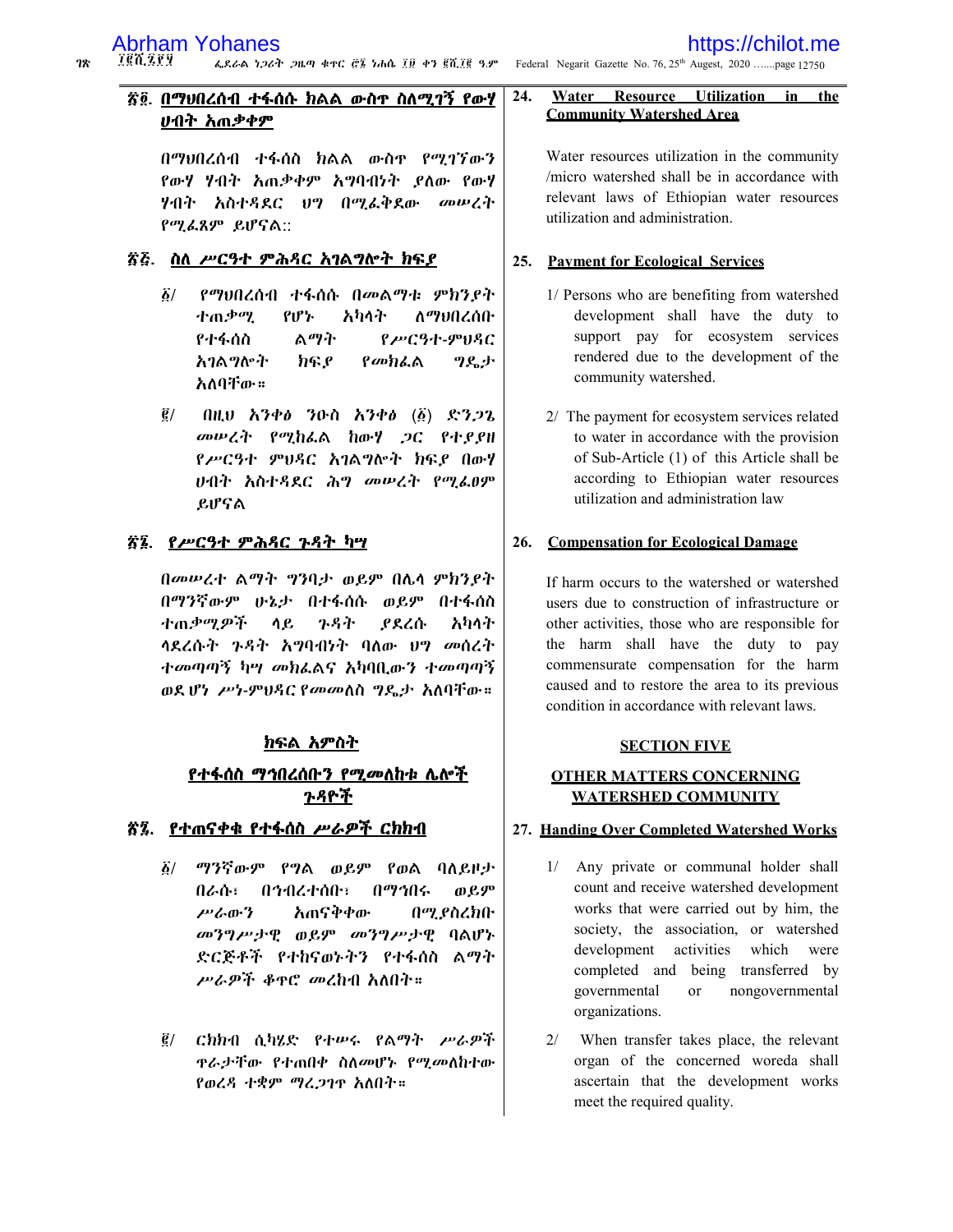78.

### https://chilot.me

ፌደራል ነጋሪት ጋዜጣ ቁጥር ፸፮ ነሐሴ ፲፱ ቀን ፪ሺ፲፪ ዓ.ም Federal Negarit Gazette No. 76, 25<sup>th</sup> Augest, 2020 .......page 12751

### ኛድ. ስለማበረታቻ

- $\delta$ / በተፋሰሱ ክልል ውስዋ በግልም ሆነ በወል የተሥሩ የአፌርና ውኃ ልማትና ዋበቃ ሥራዎችን እየጠን በአግባቡ በመንክባከብ በተፋሰስ ውስዋ የላቀ ውጤት ላስመዘገበ ባለይዞታ የዕውቅና እና ማበረታቻ ሽልማት የሚሰዋበትን ሥርዓት ወረዳው ይዘረጋል።
- ፪/ በወረዳው ውስዋ ካሉት ማኅበራት የተሻለ የተፋሰስ ልማት ሥራ ሳከናወነ ማኅበር ወረዳው የስውቅናና ののとよぎ ሽልማት የሚሰዋበትን ሥርዓት ይዘረጋል።

### <u>ኛ፱ ስለ ሥርዓተ-ፆታ እና ልዩ ትከረት የሚሹ</u> <u>የኅብረተሰብ ክፍሎች</u>

- *δ/ በማናቸውም* የተፋሰስ አስተዳደርና አጠቃቀም ሂደት ሚዛናዊ የዖታ ስብዋር መኖር አለበት።
- ፪/ ሴቶችና ልዩ ትኩረት የሚሹ የኅብረተሰብ ክፍሎች ቀቅም በማደስገኙ በማናቸውም የተፋሰሱ ልማት ተግባራት ሁሉ አቅማቸውና ሙ የቸው በሚፌቅደው መጠን እኩል *የመሣተፍ እና ተጠቃሚ የመሆን መብት* ይሰጣቸዋል።

### ክፍል ስድስት

### <u>ልዩ ልዩ ድንጋጌዎች</u>

#### የሚኒስቴር *መሥሪያ* ቤቱ ኃላፊነት <u>Ф.</u>

- ፩/ አግባብነት ደላቸውን ተቋማት በማስተባበርና አስፌሳጊውን  $\rho_{\boldsymbol{\sigma}}\cdot\rho$ ድጋፍ በመስጠት ይሆንን አዋጅ የማስፌጸም ኃሳፊነት አለበት።
- በክልሎችና በፌደራል መካከል  $\vec{e}$  / የተፋሰስ ልማት አስተዳደርና አጠቃቀም የመረጃ ልውውዋ ሥርዓት እንዲዘረጋ ያደርጋል።

### 28. Incentives

- 1/ A system of recognition and reward shall be established by the woreda for a possessor who has shown highest performance by maintaining and protecting soil and water development works and protection that were undertaken individually or collectively in the watershed.
- 2/ A system of recognition and reward shall be established to recognize and reward an association that has a better watershed development performance from among the associations in the woreda.

### 29. Gender and people with special need

- 1/ Gender balance shall be ensured in any watershed management and utilization process.
- 2/ Women and people with special need shall have the right to participate equally and benefit, to the extent their capacity and vocation permits, in all beneficial watershed development activities.

### **SECTION SIX**

### **MISCELLANEOUS PROVISIONS**

### 30. Responsibility of the Ministry

- 1/ The Ministry shall have the responsibility to implement this Proclamation by coordinating appropriate institutions and giving them the necessary technical support.
- 2/ The Ministry shall cause the establishment of a mechanism whereby information concerning watershed development, management, and utilization is exchanged between Regions and the Federal government.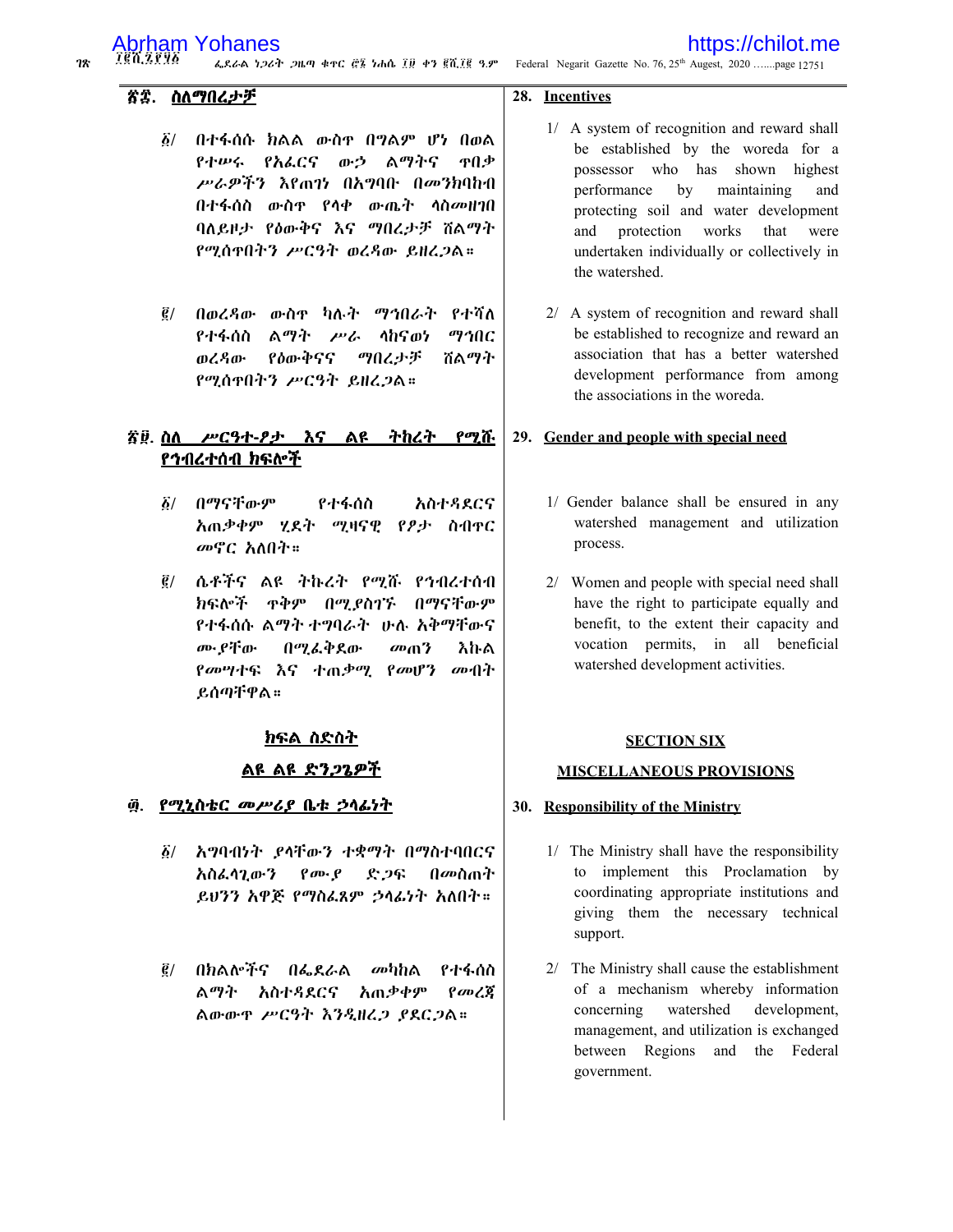https://chilot.me

 $28$ 7 @ N. Z & 9 @ ፌደራል ነጋሪት ጋዜጣ ቁተር ፸፮ ነሐሴ ፲፱ ቀን ፪ሺ፲፪ ዓ.ም Federal Negarit Gazette No. 76, 25<sup>th</sup> Augest, 2020 .......page 12752

### ፴፩. የክልሎች ኃላፊነት

- $\delta/$ ክልሎች ይሀንን አዋጅና ሌሎች ከተፋሰስ አጠቃቀም አስተዳደርና えろえゖヂ ከማኅበራት አመሥራረትና አደረጀጀት ጋር  $97H$ の3ኙ5ት ባላቸው ふうぶ ሳይ የመፍጠርና ማኅበራት **እንዲመሠረቱ** የመቀስቀስና ሕጎቹን የማስፌፀም ኃላፊነት አለባቸው።
- $\overline{6}$   $\overline{6}$   $\overline{6}$   $\overline{6}$   $\overline{2}$   $\overline{2}$ አዋጅና አዋጅን **ለ**ማስፌፀም  $\rho$ <sup>o</sup> $q$ <sub> $0$ </sub> $q$ <sub> $0$ </sub> $\sigma$  $\gamma$ ደንብ ተከትለው нснс የአፌፃፀም መመሪያ ያወጣሉ።

### ፴፪. የግብርና ጽ/ቤት ተግባርና ኃሳፊነት

የማብርና ጽ/ቤት ከማህበረሰብ ተፋሰስ ልማት አስተዳደር ዋበቃና ルナギ አኳያ **bH.D** የተጠቀሱት ተግባርና ኃላፊነቶች አሉት፦

- ፩/ የማህበረሰብ ተፋሰስ ልማት ዕቅድ ዝግጅትን ይደግፋል ፤ የተዘ*ጋችትንም* መርምር ያጸድቃል፡፡
- ፪/ የተፋሰስ ልማት፣ አስተዳደርና አጠቃቀምን **ያስተባብራል፣ ይመራል፣ ይከታተሳል፤**
- $\mathbf{\hat{r}}$   $\ell$   $\mathbf{a}$   $\mathbf{b}$   $\mathbf{a}$   $\mathbf{a}$   $\mathbf{a}$ ተፋሰስ **THIC** አባላት የተጠቃሚዎች ቡድን በመመስረት  $20<sub>1</sub>$ በሚያስገኙ ስራዎች ሳይ እንዲሰማሩ ይደግፋል፣ ይከታተሳል፣ ይቆጣጠራል፡፡
- የዋና ተፋሰስ እና የማሀበረሰብ ተፋሰስን  $\vec{\bm{o}}$ / ስፋት እንደ አካባቢው መልክዓ-ምድራዊ አቀማመዋ መሰረት በማድረግ ይወስናል፡፡
- $\mathbf{z}/\mathbf{z}$ ከ*ሚመ*ለከተው パレースネー  $P$ <sup> $\sigma$ </sup>  $\eta$ vac አደራጅ መስሪያ ቤት ጋር በመተባበር የማህበረሰብ ተፋሰስ ተጠቃሚዎች ህብረት ሥራ ማህበራት መሥራች ኮሚቴ እንዲደራጅ  $PAC.2A$ :

### 31. Duty of Regions

- 1/ Regions have the responsibility to create awareness on this Proclamation and other laws related with watershed administration and utilization as well as establishment and organization of associations and to encourage establishment of associations and implement such laws.
- $2/$ Regions shall issue directives based on this Proclamation and Regulations to be issued to implement this Proclamation.

### 32. Duty of concernd Agricultural Office

In relation to community watershed protection, development and administration, the Agricultural Office shall have, the following functions and responsibilities.

- $1/$ Support the community watershed management plan preparation; approves the plans of the community for implementation.
- 2/ Coordinate, direct and monitor the development. administration and utilization of watershed resources
- Support, monitor and regulate user group formation for income generation activities in the community watersheds in the woreda
- $4/$ Determines the size of the major and community watershed based on the geographic condition of the area.
- $5/$ In cooperation with the office responsible to organize cooperative societies shall organize the founding committee of community watershed users cooperative societies.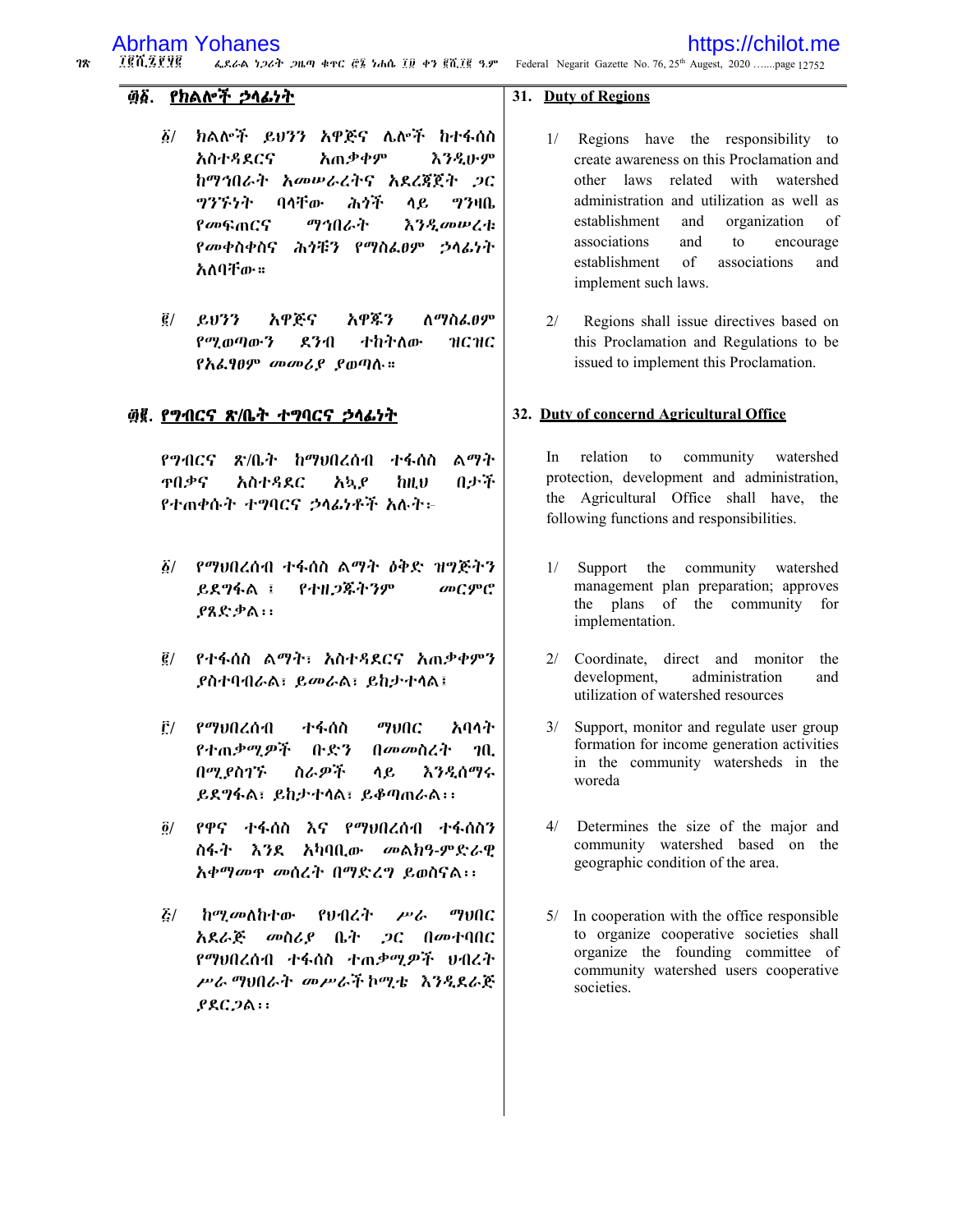$28$ **TEN ZFAC** ፌደራል ነጋሪት ጋዜጣ ቁጥር ፸፮ ነሐሴ ፲፱ ቀን ፪ሺ ፲፪ ዓ.ም Federal Negarit Gazette No. 76, 25<sup>th</sup> Augest, 2020 .......page 12753

### ፴፫. የህብረት ሥራ ኤጀንሲ ተግባርና ኃሳፊነት

ህብረት ሥራ ማህበራትን ለማደራጀት ስልጣን የተሰጠው አካል ተግባርና ኃላፊነት **በሀብረት** *ሥራ ግ*ህበራት አዋጅ በተቀመጠው መሠረት ይሆናል፡፡

### ፴፬. ስለ**ተፋቶችና** ቅጣት

- <u>፩/ ከዚህ አዋጅ</u> አተገባበር  $2C$ በተያያዘ ወንጀሎች በወንጀል ለማ ፌፀሙ ふふら በሌሎች ሕጎች የተደነገጉ ቅጣቶች ተፈጻሚ  $e$ J $e$ S $\lambda$ .:
- *@/ በዚህ አዋጅ ውስዋ የተደነገኑ ግዴታዎችን* አለመወጣት የሚያስከትሉትን አስተዳደራዊ ለ*ማ*ስፌጸም ቅጣት нсис አዋጁን በሚወጣው ደንብ ይወሰናል፡፡

### ፴፭. <u>የመሽጋገሪያ ድንጋጌ</u>

- ፩/ ይህ አዋጅ ከመውጣቱ በፊት የተቋቋሙ የማህበረሰብ ተፋሰስ ልማት ህብረት ሥራ ማህበራት ይህ አዋጅ በፀደቀ በአንድ ዓመት ውስዋ  $(1)$ አዋጅ መሠረት 2.H. ማስተካከያ በማድረግ አስፌሳጊውን የማህበረሰብ ተፋሰስ – ህብረት ሥራ ማህበር ሆ*ነ*ው *መመዝገ*ብ አለባቸው፡፡
- $\bar{g}$ / ቀደም ሲል በነበረው አሥራር የተቋቋመ የተፋሰስ ኮሚቴ የዚህን አዋጅ መውጣት ተከተሎ በሚቋቋመው ሀብረት *ሥራ ማኅ*በር ሥራ አስፌጻሚ ኮሚቴ እስከሚተካ ድረስ ተቀባይነት ይኖረዋል።

### ፴፮. <u>ደንብ የማውጣት ሥልጣን</u>

ለዚህ አዋጅ አፌጻጸም የሚኒስትሮች ምክር ቤት ደንብ ያወጣል።

### ፴፯ ተሬፃሚነት ስለማይኖራቸው ሕጎች

ከዚህ አዋጅ ጋር የሚቃረን ማናቸውም አዋጅ፣ ደንብ፣ መመሪያ ወይም ልማዳዊ አሥራር በዚህ አዋጅ ውስዋ በተሸፌኑ ጉዳዮች ላይ ተፌፃሚነት አይኖረውም።

#### 33. Duty and Responsibility of Cooperative Agency

The duties and responsibilities of authorized institution to organize cooperative societies shall be in accordance with the provisions of cooperative societies' proclamation.

### 34. Penalty

- 1/ Penalties that are recognized in the Criminal Code and other laws shall be applicable if crimes related to community watershed management commited...
- 2/ Administrative measures to enforce implementation of this proclamation shall be determined by the Regulation of this Proclamation.

### 35. Transitory Provisions

- 1/ Community watershed users' coopertives which were established before the enactment of this Proclamation shall be registered as cooperative societies with in one year provided they make the necessary adjustments to this Proclamation
- 2/ Watershed committee that was established in accordance with previous practice shall be acceptable until it is replaced by excutive committee of a cooperative society that can be established following the enactment of this proclamation.

### 36. The Power to Issue Regulations

The Council of Minsters shall issue Regulations for the implementation of this Proclamation.

### 37. Inapplicable Laws

No law, Regulation, Directive or practice may, in so far as it is inconsistent with the provisions of this Proclamation, be applicable with respect to matters provided for by this Proclamation.